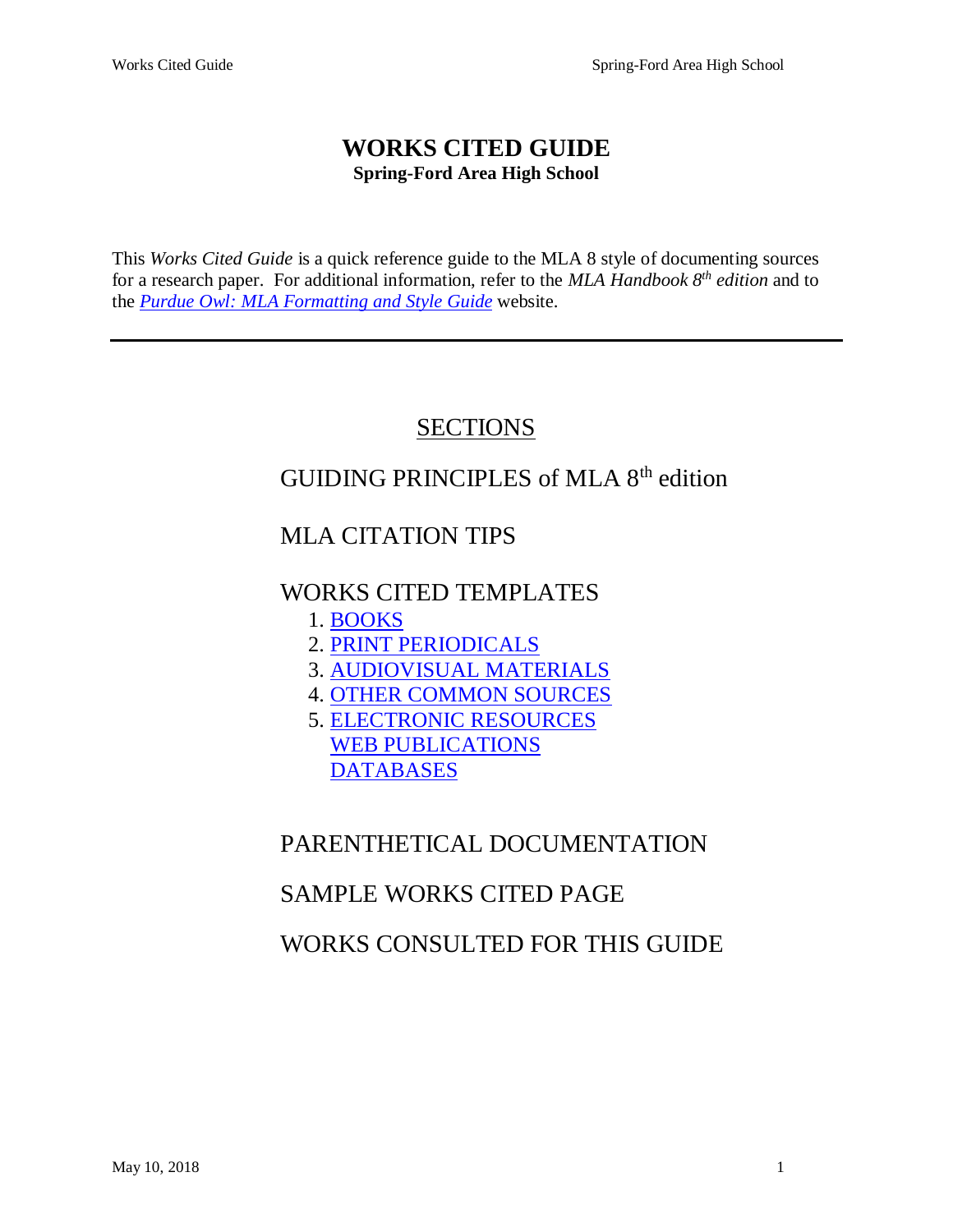# **GUIDING PRINCIPLES OF MLA 8th EDITION**

In the MLA  $8<sup>th</sup>$  edition, a standard citation template is used for documenting any source, in any format. This new template consists of "core elements", information common to most sources. The core elements require specific punctuation and are arranged in a specific order.

As stated in the *[Purdue OWL: MLA Formatting and Style Guide](https://owl.english.purdue.edu/owl/resource/747/01/)*, the philosophy of the MLA 8<sup>th</sup> edition is:

- *List of works cited/works consulted needs to include basic core information, such as author's name, title of source, publication date, and other information, depending on the type of source. Each entry should be uniform and simple, but should give enough information so that your readers can locate your sources.*
- *These updated MLA guidelines are based on a simple theory: once you know the basic principles of style and citation, you can apply that knowledge widely, and generate useful documentation for any type of publication, in any field.*

## **CORE ELEMENTS**

When creating a Works Cited entry, any core elements that are present and relevant should be included. The list below details the elements, punctuation, and the order in which they appear. Note that the last element in an entry is always followed by a period.

| Author.             |
|---------------------|
| Title of source.    |
| Title of container, |
| Other contributors, |
| Version,            |
| Number,             |
| Publisher,          |
| Publication date,   |
| Location.           |

Example: Lewis, Sinclair. *Elmer Gantry*. Signet Classics, 2007.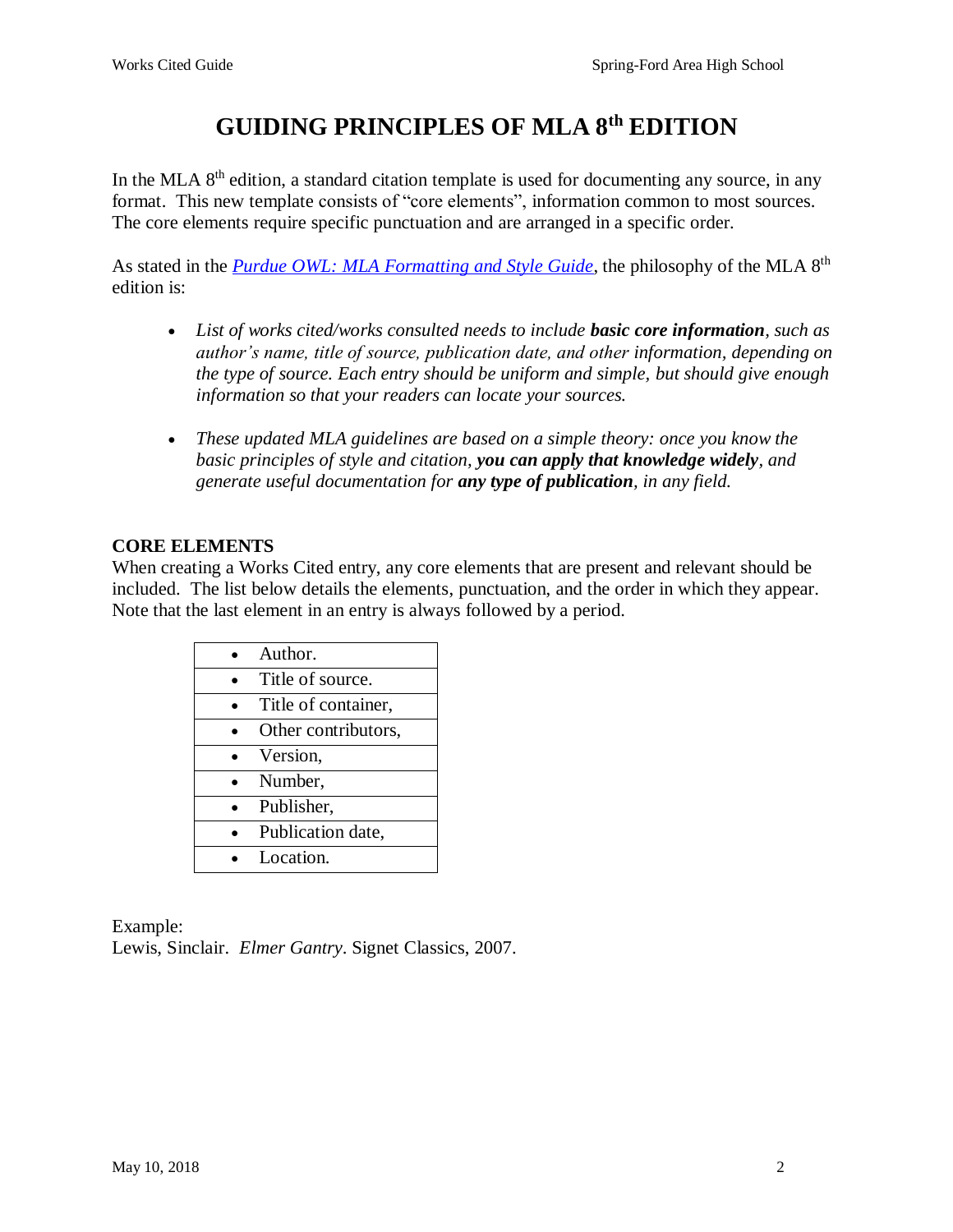## **CONTAINERS**

A container is the item or location that contains, or holds, the source. Some sources are selfcontained, and some are part of one or two containers.

The [MLA Style Center](https://style.mla.org/works-cited-a-quick-guide/) defines a container in this way: "When the source being documented forms part of a larger whole, the larger whole can be thought of as a container that holds the source".

Both the title of the source and its container are included in the Works Cited entry.

# **Source with no container**

**Book** King, Stephen. *Insomnia*. Viking, 1994.

**Entire Website** *NPR*. National Public Radio, www.npr.org/**.**

## **One container**

**Poem in an anthology**

Guthrie, Woody. "This Land is Your Land." *100 Essential American Poems*, edited by Leslie Pockell, 1<sup>st</sup> ed., Thomas Dunne Books, 2009, pp. 305-307.

> Anthology – *100 Essential American Poems CONTAINER* Poem – "This Land is Your Land" *SOURCE*

## **Article on a website**

Berman, Zach. "Nick Foles gave Eagles what they needed in playoff win." *Philly.com,*  Philadelphia Media Network, 14 Jan. 2018, [www.philly.com/philly/sports/eagles/eagles](http://www.philly.com/philly/sports/eagles/eagles-nick-foles-playoff-win-20180114.html)[nick-foles-playoff-win-20180114.html.](http://www.philly.com/philly/sports/eagles/eagles-nick-foles-playoff-win-20180114.html)

> Website – *Philly.com CONTAINER* Article – "Nick Foles gave Eagles…" *SOURCE*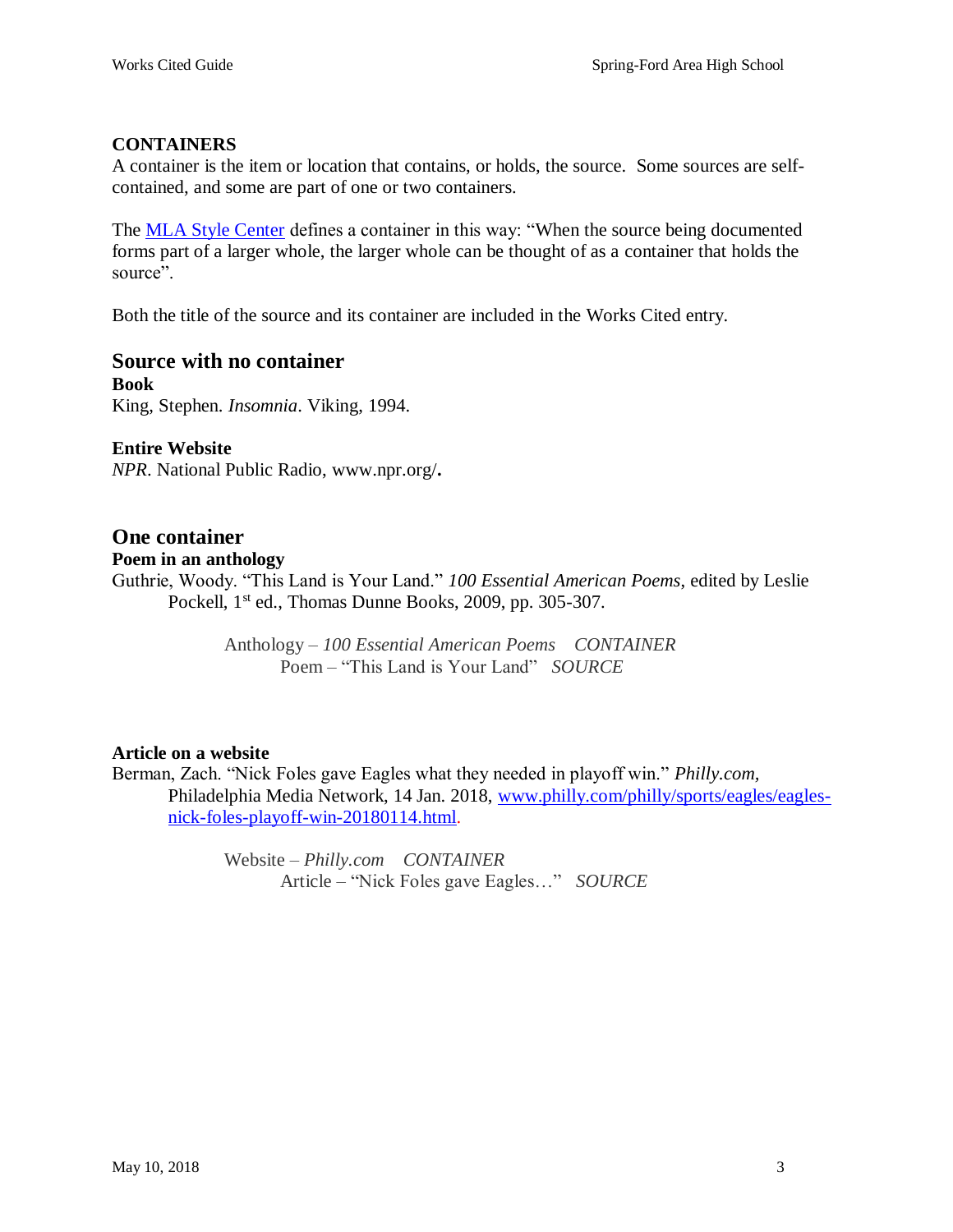# **Two containers**

With two containers, information for the second container is added after the basic entry:

| Author.                    |
|----------------------------|
| Title of source.           |
| Title of first container,  |
| Other contributors,        |
| Version,                   |
| Number,                    |
| Publisher,                 |
| Publication date,          |
| Location.                  |
| Title of second container, |
| Other contributors,        |
| Version,                   |
| Number,                    |
| Publisher,                 |
| Publication date,          |
| Location.                  |

Examples of works with two containers:

## **Article from a Scholarly Journal within a Database**

Kimberly A. Markworth, and Lara M. Willox. "The Electoral College." *Mathematics Teaching in the Middle School*, vol. 18, no. 2, 2012, pp. 118–124. *JSTOR*, [www.jstor.org/stable/10.5951/mathteacmiddscho.18.2.0118.](http://www.jstor.org/stable/10.5951/mathteacmiddscho.18.2.0118)

Database –JSTOR *SECOND CONTAINER* Journal - *Mathematics Teaching in the Middle School FIRST CONTAINER* Article – "The Electoral College" *SOURCE*

## **Episode in a Series**

"94 Meetings." *Parks and Recreation*, season 2, episode 21, NBC, 29 Apr. 2010. *Netflix*, [www.netflix.com/watch/70152031?trackId=200256157&tctx=0%2C20%2C0974d361-](http://www.netflix.com/watch/70152031?trackId=200256157&tctx=0%2C20%2C0974d361-27cd-44de-9c2a-2d9d868b9f64-12120962) [27cd-44de-9c2a-2d9d868b9f64-12120962.](http://www.netflix.com/watch/70152031?trackId=200256157&tctx=0%2C20%2C0974d361-27cd-44de-9c2a-2d9d868b9f64-12120962)

Streaming Service – *Netflix SECOND CONTAINER* Series – *Parks and Recreation FIRST CONTAINER* Episode – "94 Meetings" *SOURCE*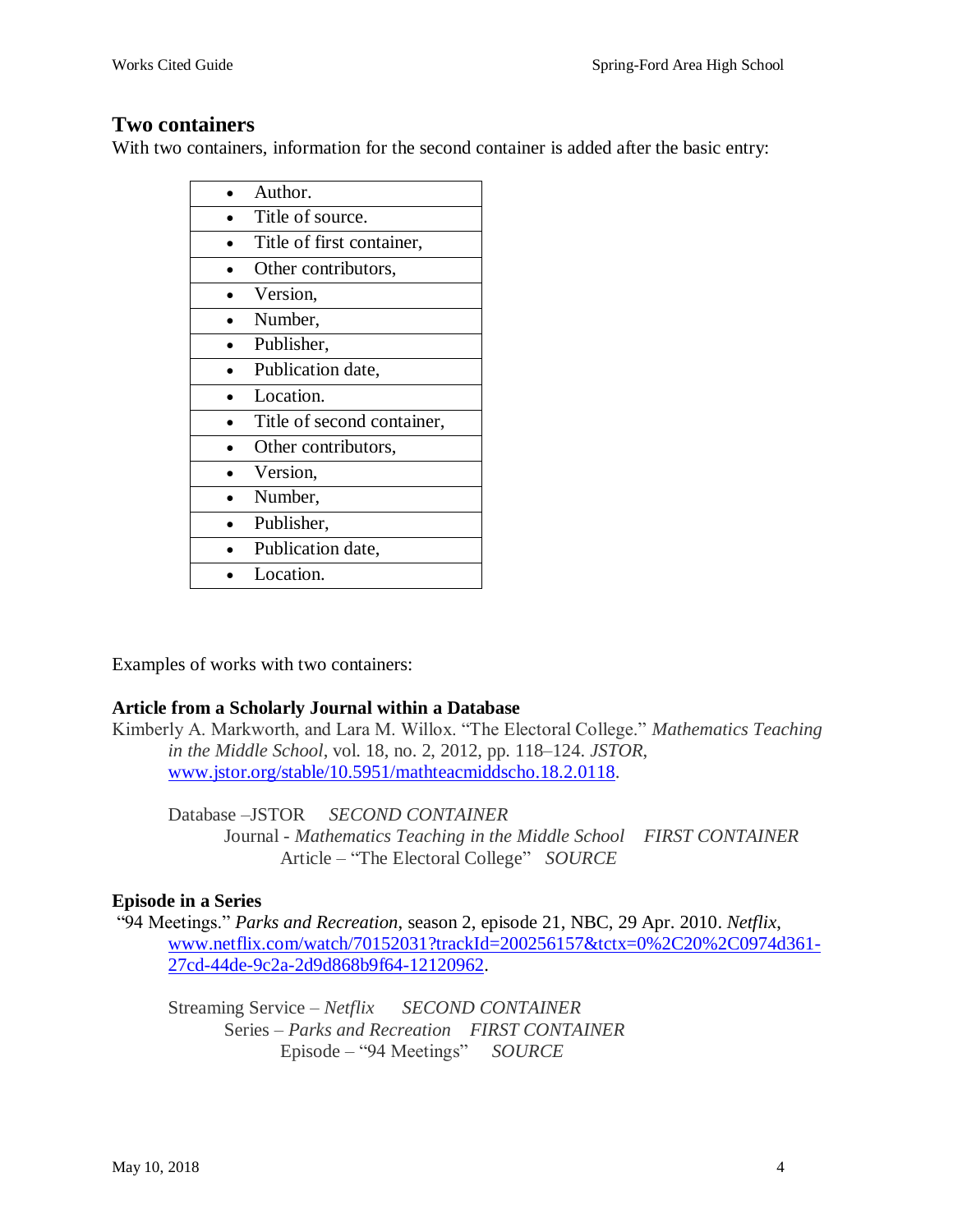**Poem in an ebook**

Rossetti, Christina. "Caterpillar." *The Random House Book of Poetry for Children: A Treasury of 572 Poems for Today's Child*, Random House, 1982, p. 76. Google Books, books.google.com/books?id=zLF\_sKMUYS8C&lpg=PP1&dq=poetry&pg=PA76#v=one page&q=poetry&f=false.

Database – *Google Books SECOND CONTAINER* ebook – *Random House Book of Poetry for Children FIRST CONTAINER* Poem – "Caterpillar" *SOURCE*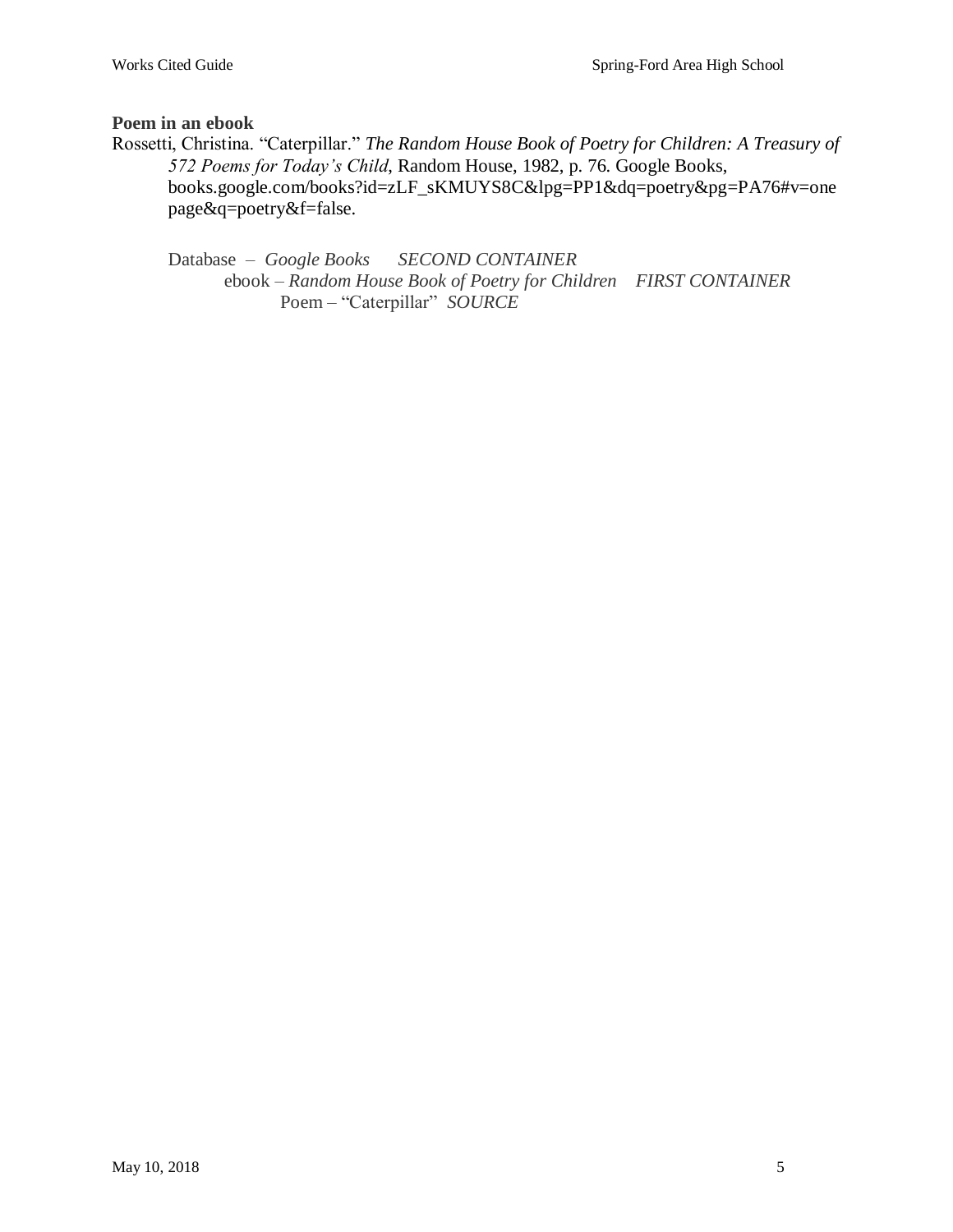# **MLA CITATION TIPS**

## **NEW for MLA 8**

1. **Pseudonyms** such as online handles or screen names may be used for author names.

Twitter example: @TwitterHandle. "Content of Tweet." *Twitter,* Date, Time, URL (omit http:// or https://).

@tombrokaw. "SC demonstrated why all the debates are the engines of this campaign." *Twitter,* 22 Jan. 2012, 3:06 a.m., twitter.com/tombrokaw/status/160996868971704320

- 2. **URL's** (without the http:// or https://) should be included for online sources. See suggestions for truncation in the [Electronic Sources](#page-18-0) section.
- 3. The **Date of Access** for online sources is optional. It is recommended if helpful for identifying the version of the source.
- 4. The **Medium of Publication** (Print, Web, etc) is omitted.
- 5. The **Publisher** may be omitted for periodicals, or for a website if the name (title) of the website matches the name of the publisher.
- 6. When citing books, the **City of Publication** is no longer given in most cases.
- 7. Add the abbreviations of **"vol." and "no."** to periodical citations if relevant.

## **ADDITONAL MLA TIPS**

- 8. **Alphabetize** by the author's or editor's last name.
	- a. If there is no author or editor, alphabetize letter by letter beginning with the first word of the title.
	- b. If the first word in the title begins with a numeral, alphabetize as if full-spelled.
	- c. Ignore any initial *A, An,* or *The.*
- 9. **Abbreviate** names of months except for *May, June, July*.

10. First line of each entry is against the left margin, and subsequent lines are indented a ½ inch (called a "**hanging indent**").

11. **Double-space** the entire Works Cited page.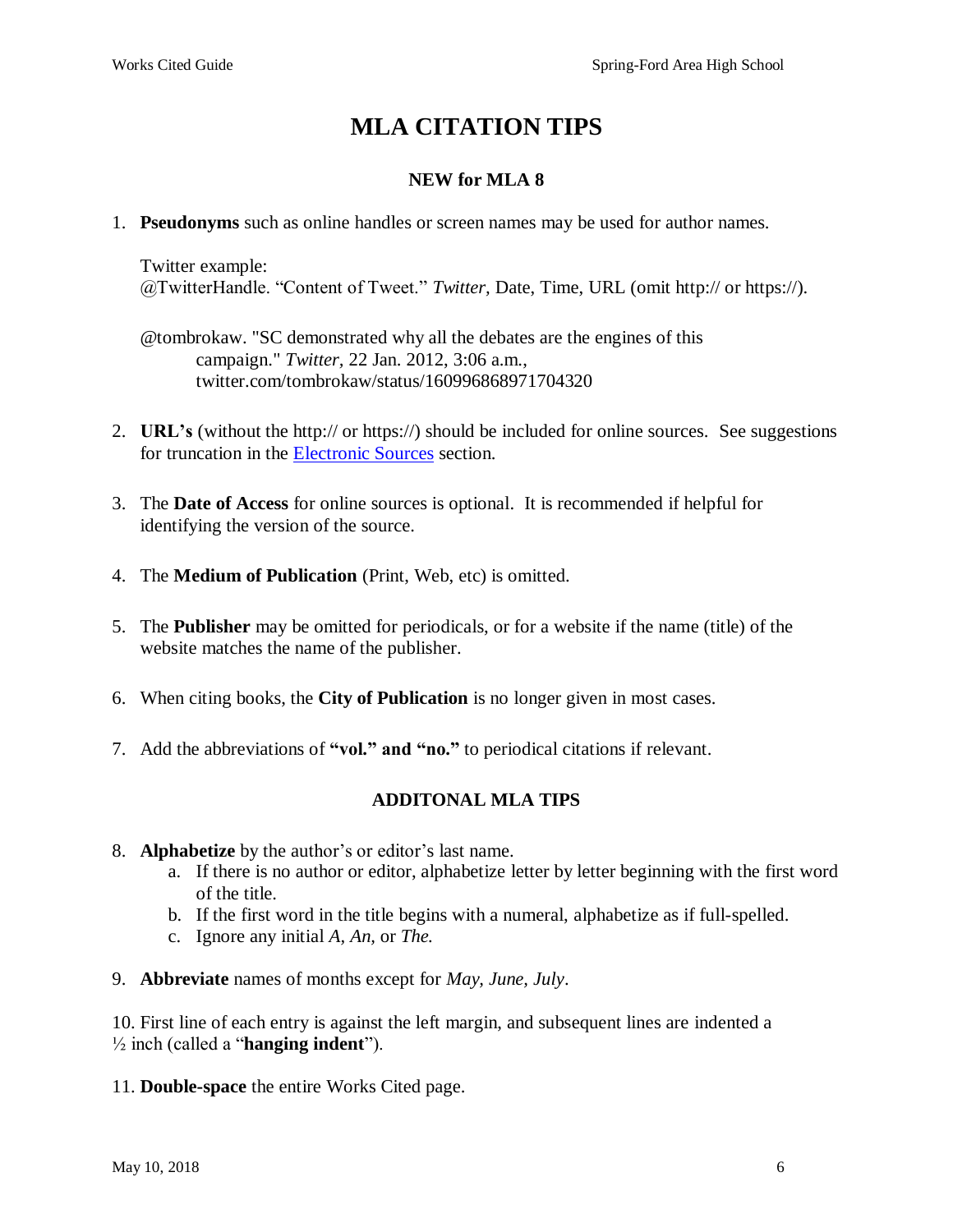# **FORMATTING CITATIONS in MICROSOFT WORD**

#### **To format hanging indentation to ½ inch:**

#### **Microsoft Word 2016**

- 1. Place your cursor on the first line where the hanging indent is to start. Right click and select *Paragraph*. Choose the *Indents and Spacing* tab.
- 2. In the *Special* drop-down list under *Indentation*, select *Hanging*.
- 3. In the *By* drop-down list, the amount of space is set to .5 for the hanging indent.
- 4. In the *Line Spacing* drop-down list under *Spacing*, select *Double*.
- 5. When you want to stop indenting, go back into the paragraph options *Indentation* section and choose *(none)* in the *Special* drop-down box.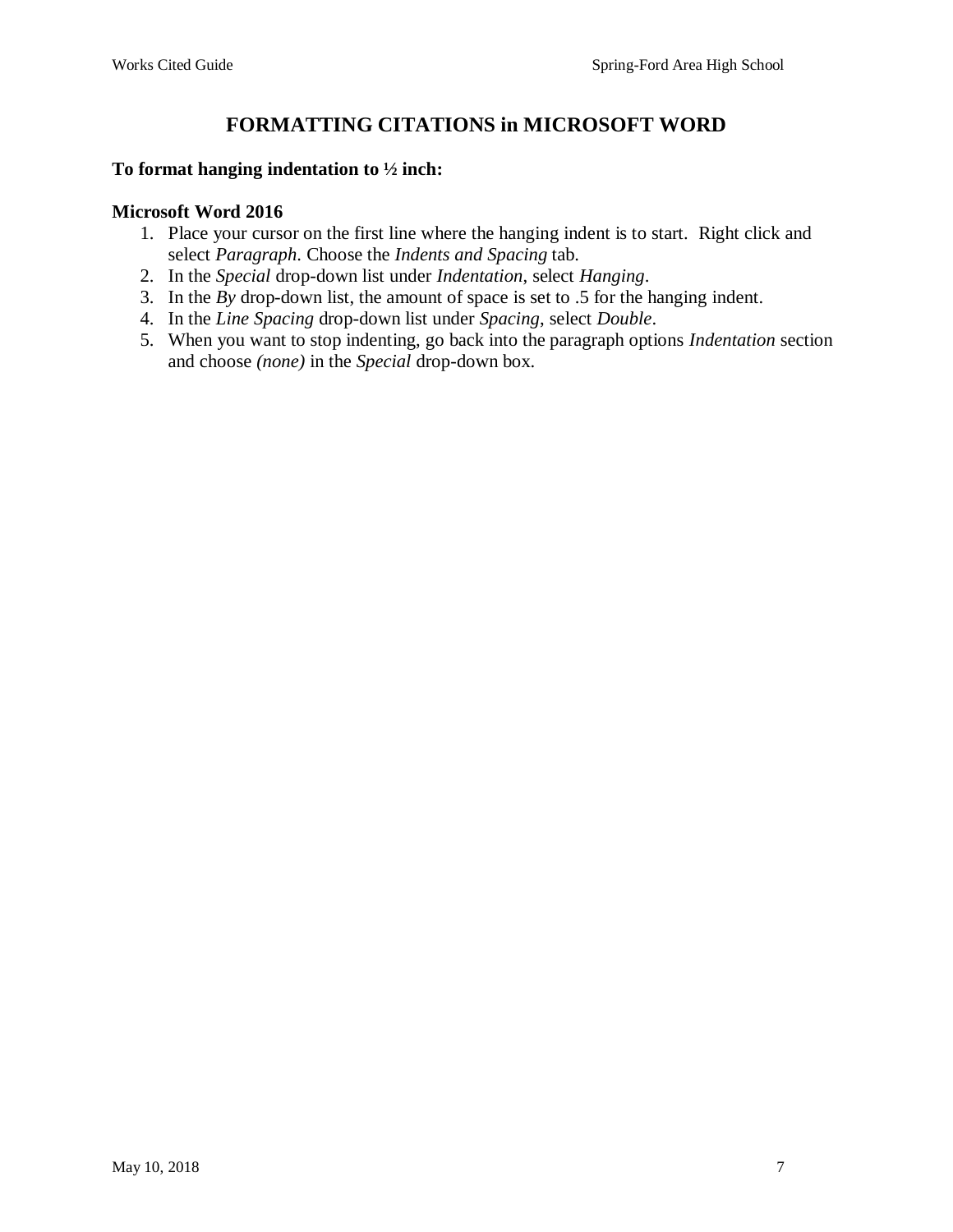# **WORKS CITED GUIDELINES**

Use the following general template for ALL sources. Check the specific templates for where to italicize and where to use quotes.

Author. Title. Title of Container (self-contained if book), Other Contributors (translators or

editors), Version (edition), Number (vol. and/or no.), Publisher, Publication Date, Location

(pages, paragraphs, and/or URL, DOI, or permalink). Title of  $2<sup>nd</sup>$  Container (if have a  $2<sup>nd</sup>$ 

container), Other Contributors, Version, Number, Publisher, Publication Date, Location, Date of

Access (if relevant).

NOTE: The guidelines below show the order of information for an entry; if more information can be accommodated on the first line, key it in. The guidelines do not dictate which information goes on which line. Likewise, the templates do not show indentation of the second line of an entry (see the examples for indentation).

# <span id="page-7-0"></span>**1. BOOKS**

## **BOOK (WITH ONE AUTHOR)**



Example: Davis, Bertha. *Poverty in America: What We Do About It*. Franklin Watts, 1991.

# **BOOK (WITH NO AUTHOR, BUT AN EDITOR)**

**\_\_\_\_\_\_\_\_\_\_\_\_\_, \_\_\_\_\_\_\_\_\_\_\_\_,** editor**. \_\_\_\_\_\_\_\_\_\_\_\_\_\_. \_\_\_\_\_\_\_\_\_\_\_\_\_,** editor last name editor first name title of book name of publisher (italics)

**\_\_\_\_\_\_\_\_\_\_\_\_\_.**  year of publication

Example:Frye, Northrop, editor. *Sound and Poetry*. Columbia UP, 1957.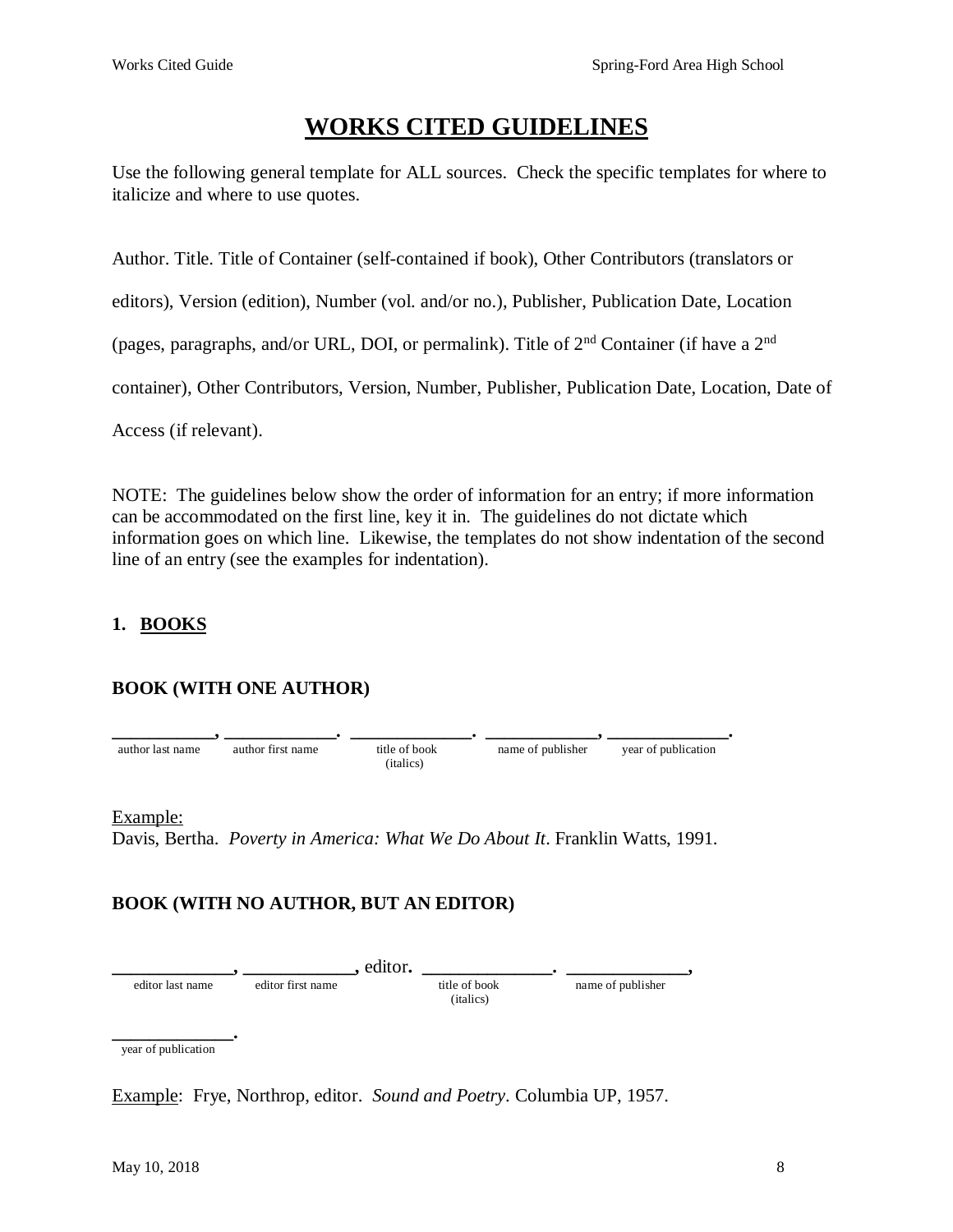#### **BOOK (WITH TWO AUTHORS)**

NOTE: Authors should be listed in the order they are listed on the title page. Use this author format for other publications with two authors/editors.

|                   |                     | and               |                  |                                     |
|-------------------|---------------------|-------------------|------------------|-------------------------------------|
| author last name  | author first name   | author first name | author last name | title of book<br>( <i>italics</i> ) |
| name of publisher | year of publication |                   |                  |                                     |

#### Example:

Kavesh, Laura, and Cheryl Lavin. *Tales From the Front*. Dolphin Doubleday, 1988.

## **BOOK (WITH THREE OR MORE AUTHORS)**

NOTE: If there are three or more authors, list only the first author followed by the phrase et al. Use this author format for other publications with three or more authors/editors.



#### Example:

Quirk, Randolph, et al. *A Comprehensive Grammar of the English Language*. Longman, 1985.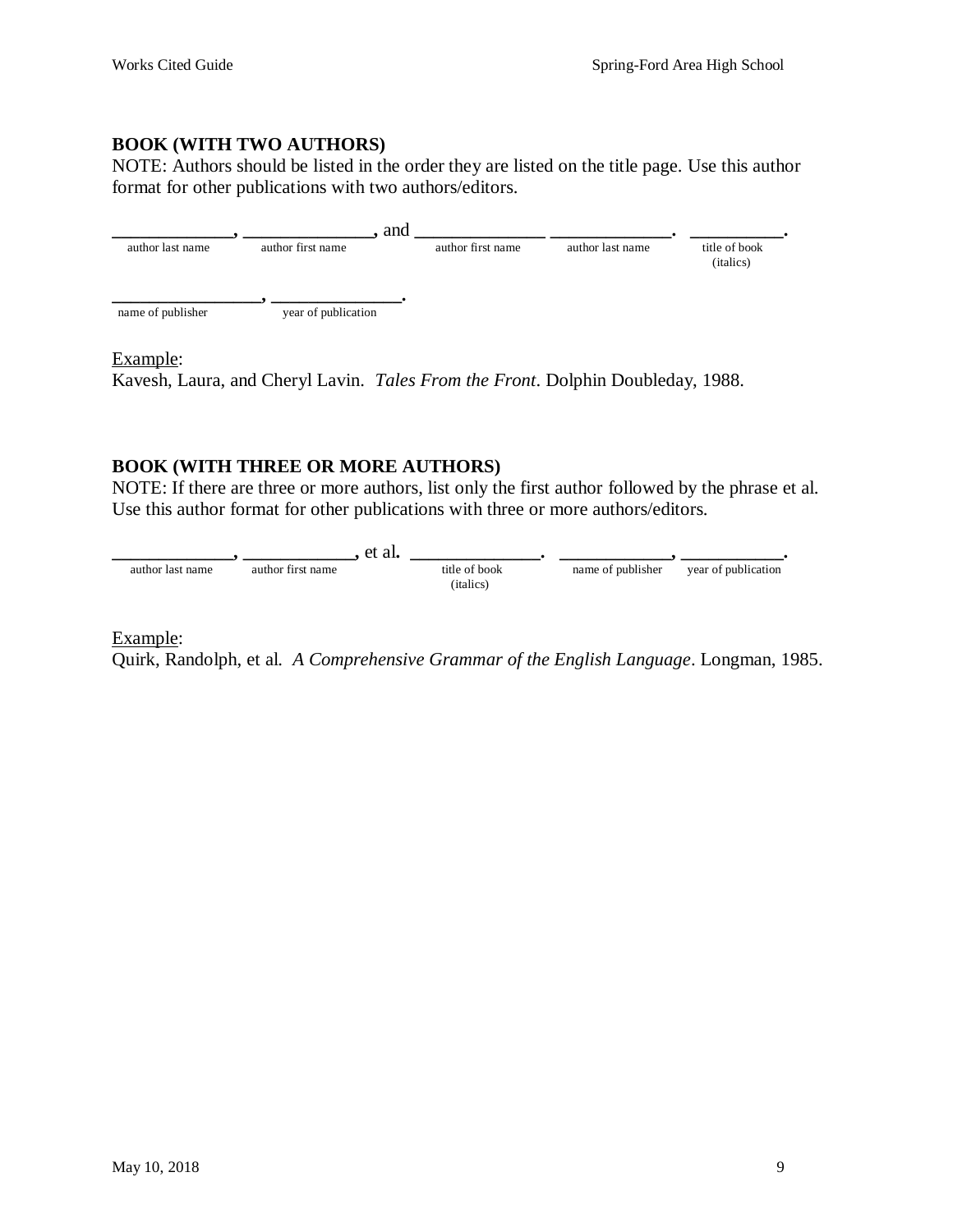#### **INTRODUCTION, PREFACE, FOREWORD, OR AFTERWORD**

NOTE: The author is the person who wrote the part being cited (i.e. introduction, preface, etc.). Capitalize the name of the part being cited followed by a period. The author of the complete work (i.e. book) is named after the title of the work. If the writer of the cited part is also the author of the complete work, use only the last name after *by*.

|                                       |                                      | Introduction.     |                                     |
|---------------------------------------|--------------------------------------|-------------------|-------------------------------------|
| author of the part<br>last name       | author of the part<br>first name     | part being cited  | title of complete work<br>(italics) |
|                                       |                                      |                   |                                     |
| author of complete work<br>first name | author of complete work<br>last name | name of publisher | year of publication                 |
|                                       |                                      |                   |                                     |
|                                       |                                      |                   |                                     |

Example:

Elliot, Emory. Afterword. *The Jungle*, by Upton Sinclair, Signet, 1990, pp. 342-50.

#### Another example:

Borges, Jorge Luis. Foreword. *Selected Poems, 1923-1967*, by Norman Thomas Di Giovanni,

Delta-Dell, 1973, pp. xv-xvi.

## **WORK THAT HAS BEEN TRANSLATED**

author first name <br>author first name  $\cdot$  **Letter of work C** translated by  $\frac{1}{\text{translation first name}}$  **Letter in the set of the set of work** author last name author first name title of work translator first name translator first name (italics) **\_\_\_\_\_\_\_\_\_\_\_\_\_, \_\_\_\_\_\_\_\_\_\_\_\_\_\_\_.**  publisher year of publication

Example:

Esquivel, Laura. *Like Water for Chocolate: A Novel in Monthly Installments, with Recipes,* 

*Romances and Home Remedies*. Translated by Carol Christensen and Thomas

Christensen, Doubleday, 1992.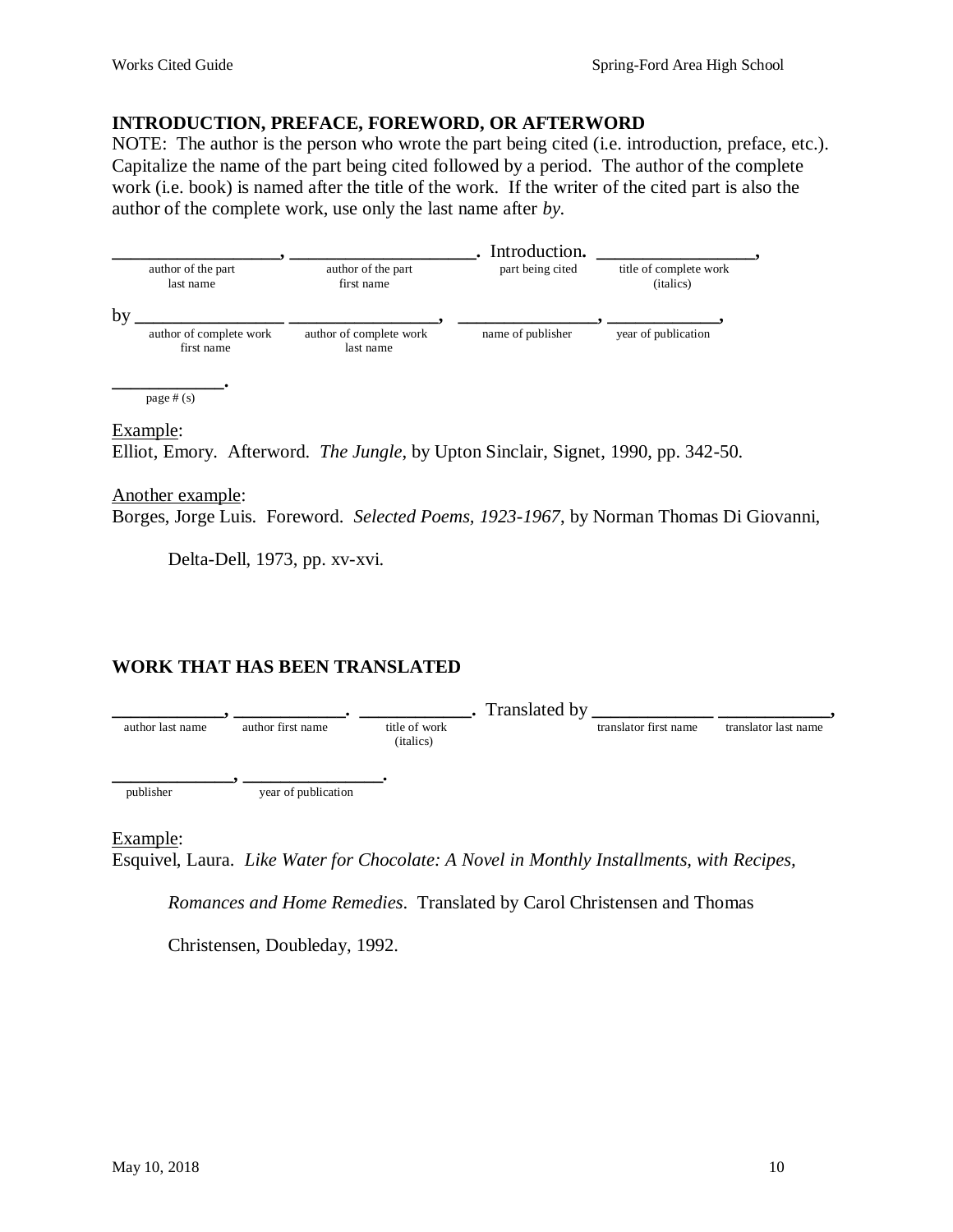## **WORK IN AN ANTHOLOGY**

NOTE: An anthology is a collection of published works (poems, plays, essays, etc.) by one or more authors.

|                     |                   | 66               |                                                                         | ,,                                       |
|---------------------|-------------------|------------------|-------------------------------------------------------------------------|------------------------------------------|
| author last name    | author first name |                  | title of work<br>(use italics and no quotation marks if novel or drama) | title of anthology<br>( <i>italics</i> ) |
| edited by           | editor first name | editor last name | name of publisher                                                       | year of publication                      |
| pp.<br>page $# (s)$ |                   |                  |                                                                         |                                          |

Example (for novel): Achebe, Chinua*. Things Fall Apart*. *Literature and the Language Arts: Experiencing* 

*Literature*, edited by Eileen Slater, EMC/Paradigm Publishing, 1996, pp. 645-752.

#### Another example:

Awalt, L. Christopher. "The Homeless Choose to be Homeless." *The Homeless: Opposing* 

*Viewpoints*, edited by Tamara L. Roleff, Greenhaven Press, Inc., 1996, pp. 101-104.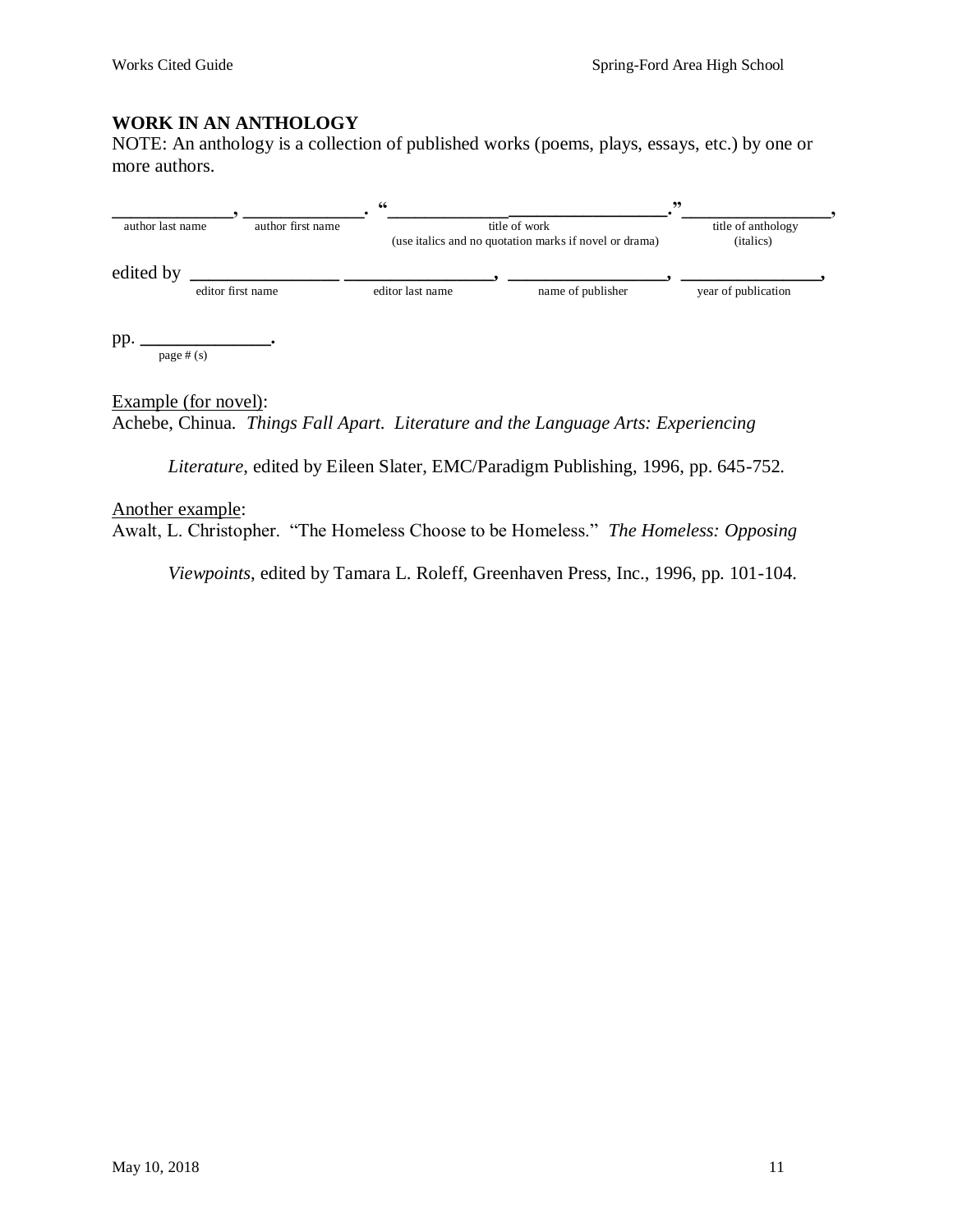## **ARTICLE IN REFERENCE BOOK (I.E. ENCYCLOPEDIAS, DICTIONARIES)**

**NOTE:** For entries in encyclopedias, dictionaries, and other reference works, cite them as you would any other work in a collection but do not include the publisher information. If the reference book is organized alphabetically, do not list the volume or the page number of the article or item. If an edition, add the number of the edition after the title.



Example (encyclopedia): Mohanty, Jitendra M. "Indian Philosophy." *The New Encyclopaedia Britannica: Macropaedia*,

15<sup>th</sup> ed., 1987.

Another example (dictionary): "Simile." *Merriam-Webster's Collegiate Dictionary*. 11<sup>th</sup> ed., 2003.

## **MULTIVOLUME WORKS (i.e.** *Novels for Students, Contemporary Authors,* **and** *Contemporary Literary Criticism***)**

NOTE: When using only one volume of a multivolume work, include the volume number after the work's title, or after the work's editor. When using more than one volume of a multivolume work, cite the total number of volumes in the work



Example (one volume):

Glahn, Mary F. "Keller, Helen (Adams) 1880-1968." *Contemporary Authors*, edited by Frances

C. Locher, vol. 101, Gale Research, 1981.

Example (two or more volumes): *Contemporary Authors*. Edited by Frances C. Locher, Gale Research, 1981. 3 vols.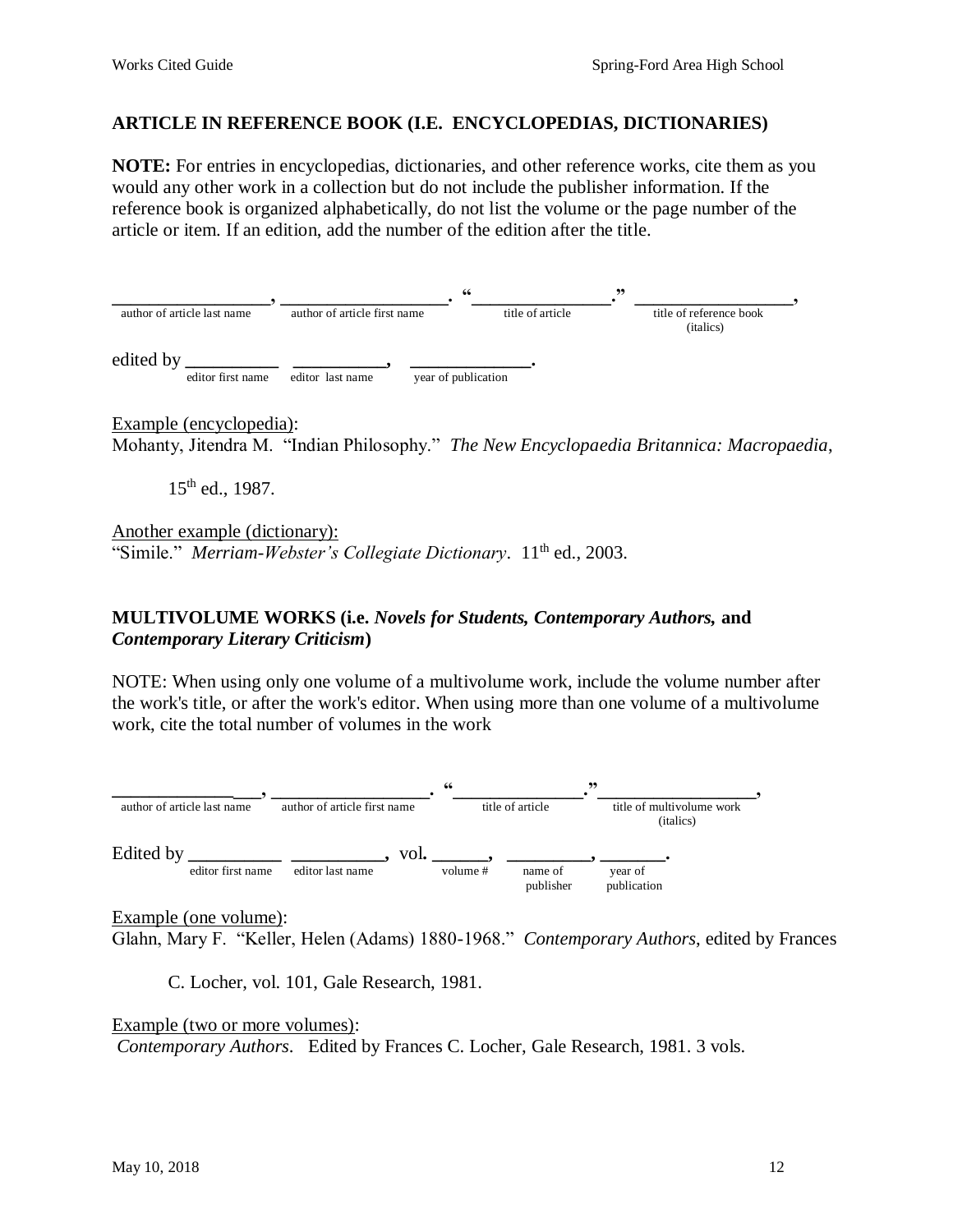#### <span id="page-12-0"></span>**2. PRINT PERIODICALS (NEWSPAPERS, MAGAZINES, SCHOLARLY JOURNALS)** `

#### **MAGAZINE ARTICLE**

NOTE: For a magazine published every month or every two months, just give month(s) and year. If the magazine is published weekly or every two weeks, give the day, month, and year. If the article is not printed on consecutive pages, write only the first page number and a plus  $(+)$ sign with no intervening space (see second example).



Example:

Jewel, Dan, and Susan Christian-Goulding. "Trouble Spots: Abandoned in Record Numbers,

Dalmatians Find Rescue in Randy Warner." *People Weekly,* 20 Apr. 1998, pp. 62-64.

Another example:

Frank, Michael. "The Wild, Wild West." *Architectural Digest*, June 199, pp. 180+.

## **NEWSPAPER ARTICLE**

NOTE: If the article is not printed on consecutive pages, write only the first page number and a plus (+) sign with no intervening space (see second example).



Example:

Peyton, Cadonna. "Mesa Leukemia Patient, 13, Gets Tools to Make a Wish Come True."

*Tribune* [Mesa], 12 Apr. 1998, p. A3.

#### Another example:

Georgatos, Dennis. "49ers Have Rice, and Others Don't: Big Plays Assure First-round Bye."

*Phoenix Gazette*, 19 Dec. 1995, pp. D1+.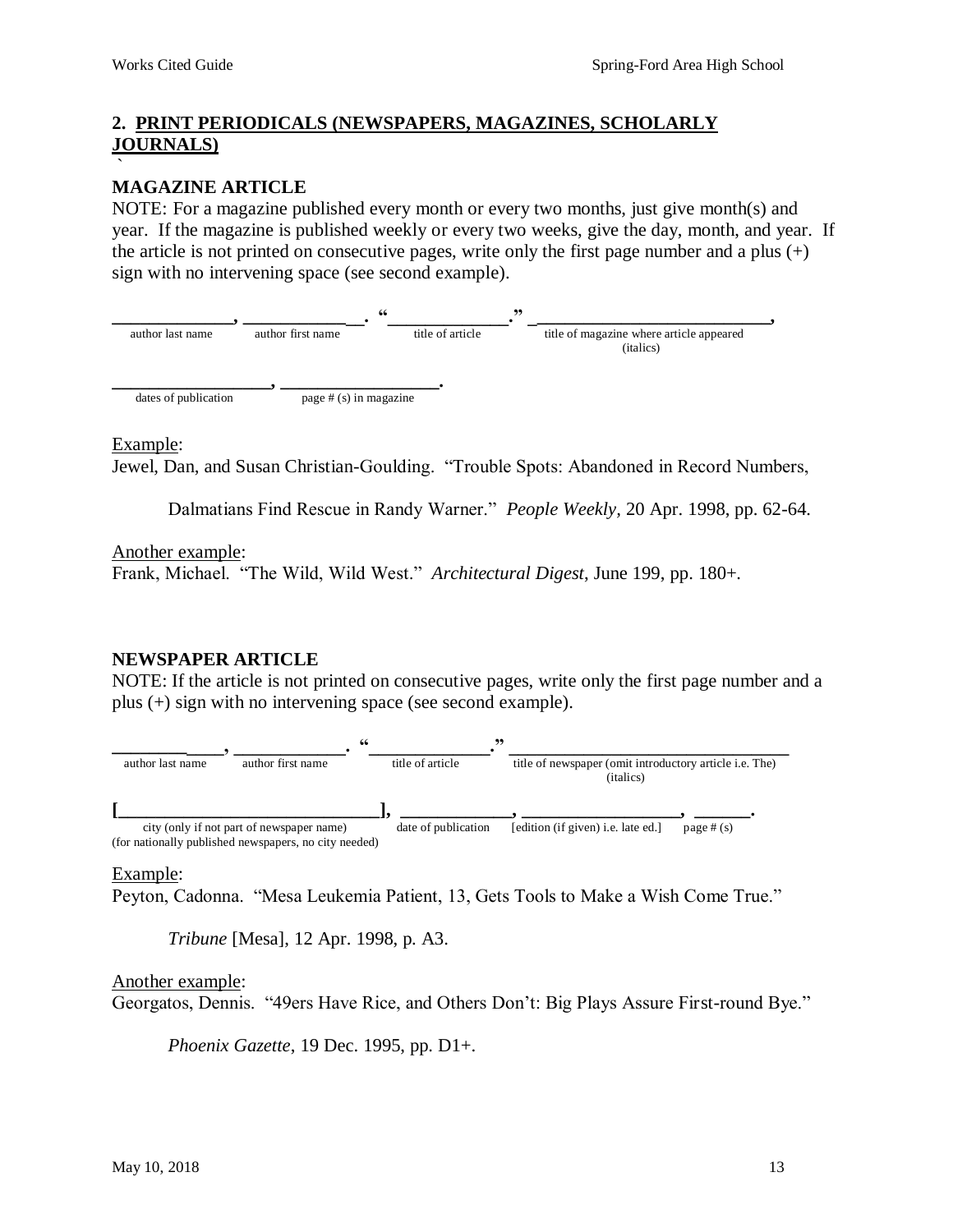## **SCHOLARLY JOURNAL ARTICLE**

NOTE: A scholarly journal usually appears only about four times a year, and the issues present learned articles containing original research and original interpretations of data and texts. Such journals are intended not for general readers, but for professionals and students.



## Example:

Scotto, Peter. "Censorship, Reading, and Interpretation: A Case Study from the Soviet Union."

*PMLA,* vol. 109, 1994, pp. 61-70.

Second example:

White, Sabina, and Andrew Winzelberg. "Laughter and Stress." *Humor*, vol. 5, pp. 343-55.

Third example: Baum, Rosalie Murphy. "Alcoholism and Family Abuse in *Maggie* and *The Bluest Eye*."

*Mosaic,* vol.19, no. 3, 1986, pp. 91-105.

Fourth example: Barthelme, Frederick. "Architecture." *Kansas Quarterly,* vol. 13, no. 3, 1981, pp.77-80.

# <span id="page-13-0"></span>**3. AUDIOVISUAL MATERIALS**

## **SONG OR ALBUM**

NOTE: If emphasizing an individual, then include that person's name and identifying information. Other pertinent information, such as producer, is included after the title of the recording.

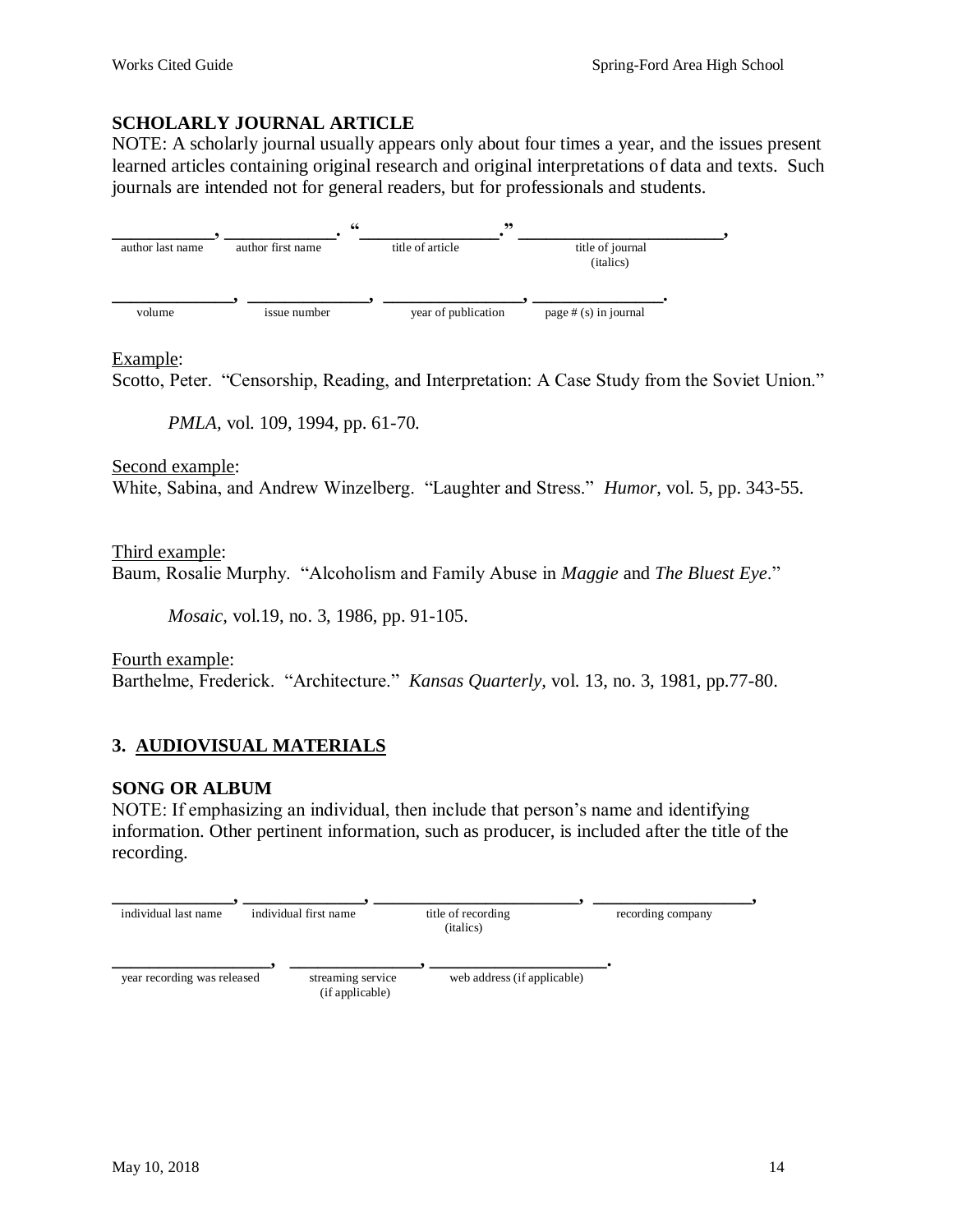# Example: **Spotify**

Rae Morris. "Skin." Cold, Atlantic Records, 2014, Spotify,

open.spotify.com/track/0OPES3Tw5r86O6fudK8gxi.

# **Online Album**

Beyoncé. "Pray You Catch Me." Lemonade, Parkwood Entertainment, 2016,

www.beyonce.com/album/lemonade-visual-album/.

# **CD**

Nirvana. "Smells Like Teen Spirit." Nevermind, Geffen, 1991.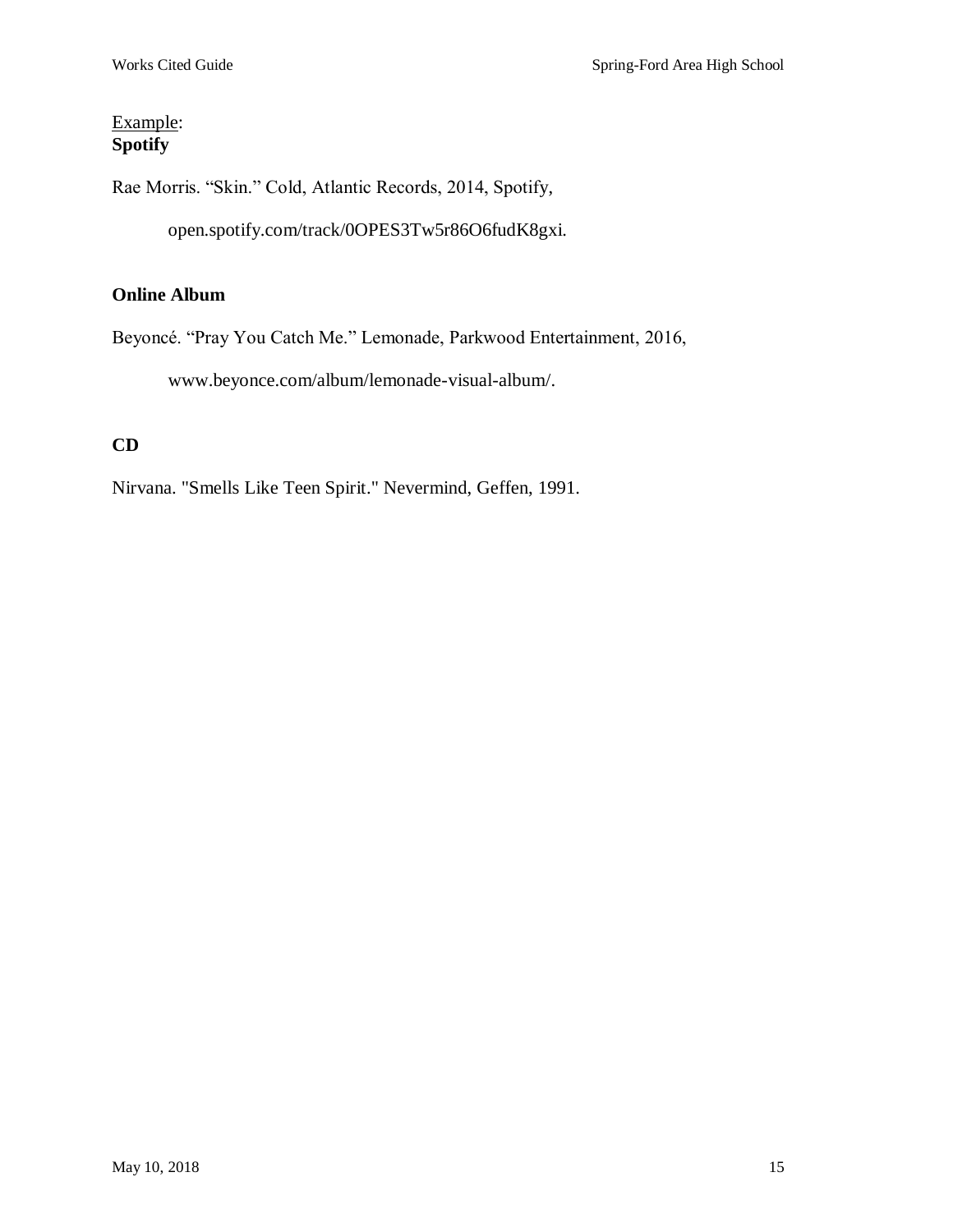## **FILM OR MOVIE**

NOTE: If emphasizing an individual, then include that person's name and identifying information, otherwise begin with italicized title. Other pertinent information, such as performers, writer, and producer are included after the director's name.



#### Example:

*Arctic Tundra: Life at the North Pole.* Franklin Watts, 2005.

Second example: Kelly, Grace, perf. *Rear Window*. Directed by Alfred Hitchcock, Paramount, 1954.

Third Example: *It's a Wonderful Life*. Directed by Frank Capra, performances by James Stewart, Donna Reed,

Lionel Barrymore, and Thomas Mitchell, RKO, 1946.

## **PERSONAL PHOTOGRAPH**

**\_\_\_\_\_\_\_\_\_\_\_\_\_\_\_\_\_\_\_\_\_\_.** Personal photograph by the author**. \_\_\_\_\_\_\_\_\_\_\_\_\_\_\_\_\_\_\_.**

description of subject of photo date photo date photo was taken

#### Example:

Airport in Sedona, Arizona. Personal photograph by the author. 18 Aug. 2015.

## **LECTURE, SPEECH, ADDRESS, OR READING**



#### Example:

Atwood, Margaret. "Silencing the Scream." Boundaries of the Imagination Forum, MLA

Convention, 29 Dec. 2016, Royal York Hotel, Toronto. Lecture.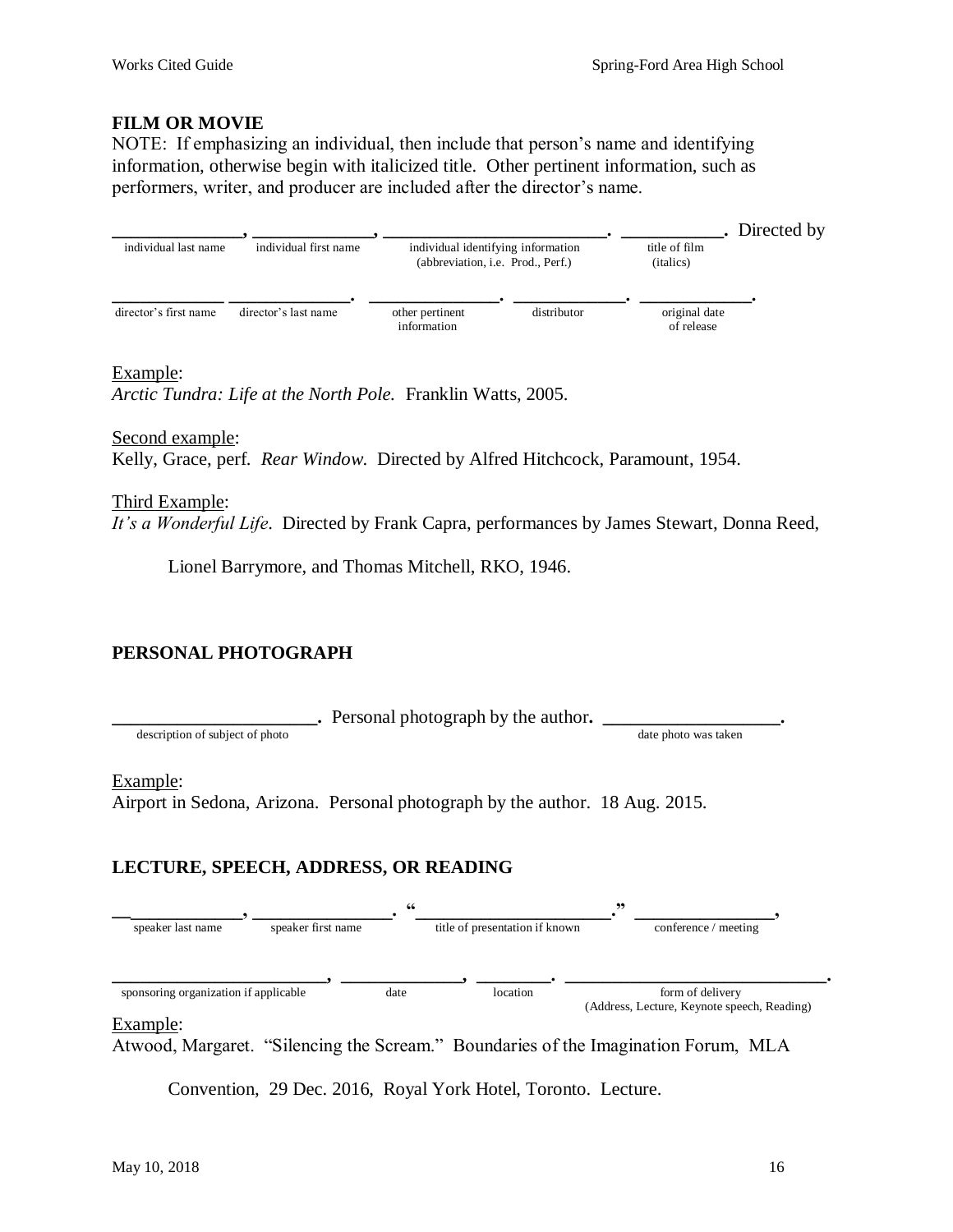#### **ADVERTISEMENT**

| Advertisement.                                                    |                                                           |                                          |                              |
|-------------------------------------------------------------------|-----------------------------------------------------------|------------------------------------------|------------------------------|
| product, company, or institution<br>that is the subject of the ad | title of publication<br>show where broadcast<br>(italics) | date of publication/<br><b>broadcast</b> | page $#(s)$<br>(if relevant) |

Example:

Chanel for Men. Advertisement. *GQ,* Dec. 2016, p. 125.

Another example: Delta Airlines. Advertisement. *CNN,* 12 July 2015.

## **WORK OF VISUAL ART (PAINTING, SCULPTURE, or PHOTOGRAPH IN A MUSEUM, COLLECTION, or INSTITUTION)**



Example:

Rembrandt van Rijn. *Aristotle Contemplating the Bust of Homer*. 1653, Oil on canvas,

Metropolitan Museum of Art, New York.

Another example:

Bearden, Romare. *The Street*. 1964, Collage of various papers on cardboard, Private collection

of Mrs. Robert M. Benjamin, New York.

#### **WORK OF ART (PHOTOGRAPH IN A BOOK)**

NOTE: This is artwork that is photographed in a book. Make sure to include the page, slide, figure, or plate number, whichever is relevant.

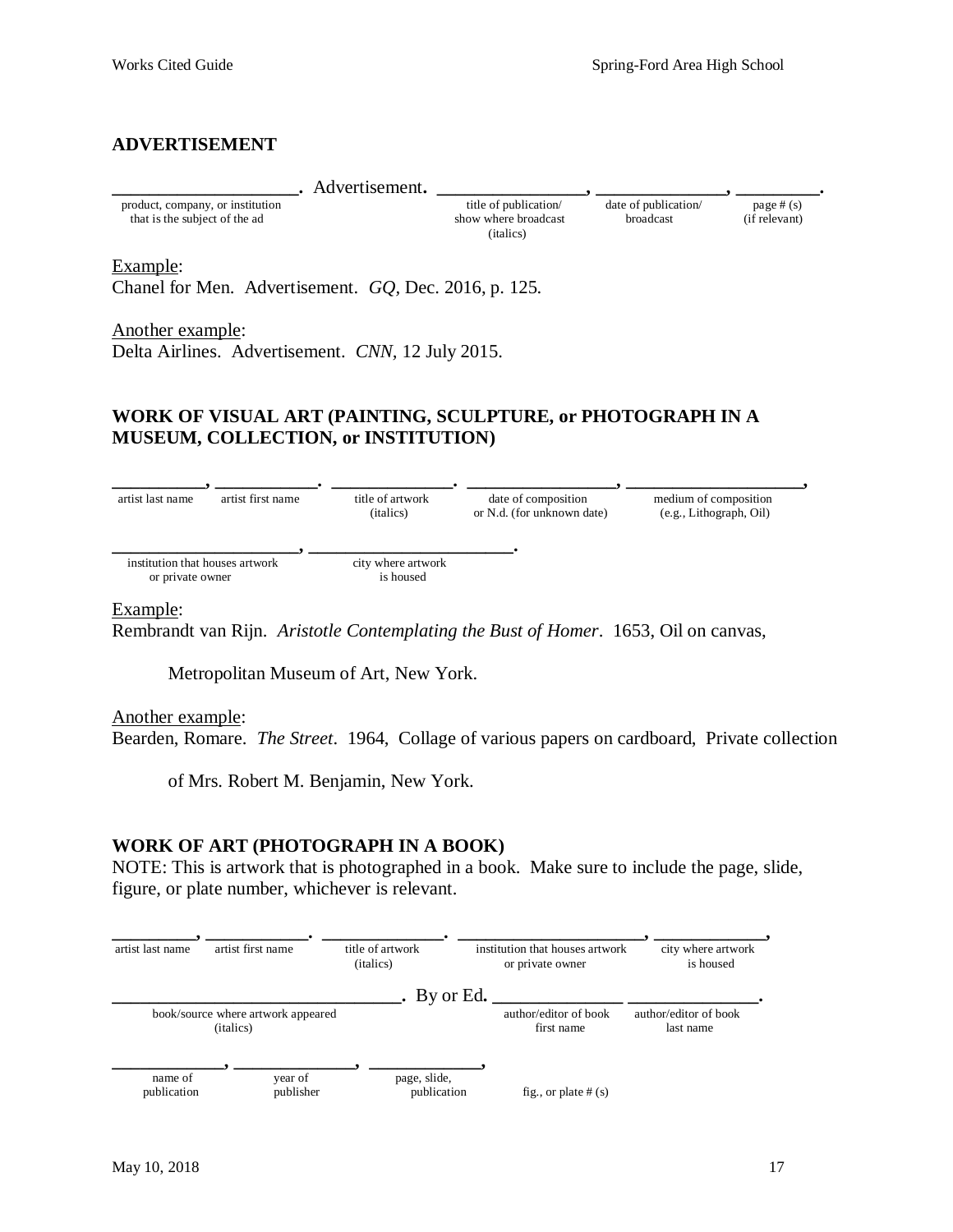#### Example:

Cassatt, Mary. *Mother and Child*. Wichita Art Museum, Wichita, *American Painting: 1560-*

*1913.* By John Pearce. McGraw, 1964, Slide 22.

## **TELEVISION SHOWS**

NOTE: Other pertinent information, such as performers, director, narrator, and number of episodes are included after the title of the program (see examples).



Example – Recorded Television Episode:

"The One Where Chandler Can't Cry." *Friends: The Complete Sixth Season*, written by Andrew

Reich and Ted Cohen, directed by Kevin Bright, Warner Brothers, 2004.

Second example – Broadcast TV or Radio Program:

"Frederick Douglass." *Civil War Journal*. Narrated by Danny Glover and directed by Craig

Haffner, Arts and Entertainment Network, WNYC, Atlanta, 6 Apr. 1993.

Third example – Netflix, Hulu, Google Play, Amazon Prime: "94 Meetings." *Parks and Recreation,* season 2, episode 21, NBC, 29 Apr. 2010,

*Netflix,* [www.netflix.com/watch/70152031.](http://www.netflix.com/watch/70152031)

## <span id="page-17-0"></span>**4. OTHER COMMON SOURCES**

## **PERSONAL INTERVIEW**

NOTE: Be sure to include interviewee credentials in the research paper itself.

**\_\_\_\_\_\_\_\_\_\_\_\_\_\_\_\_, \_\_\_\_\_\_\_\_\_\_\_\_\_\_\_.** Personal interview**. \_\_\_\_\_\_\_\_\_\_\_\_\_\_\_.**

# Example:

interviewee last name

Smart, I. M. Personal interview. 22 July 2018.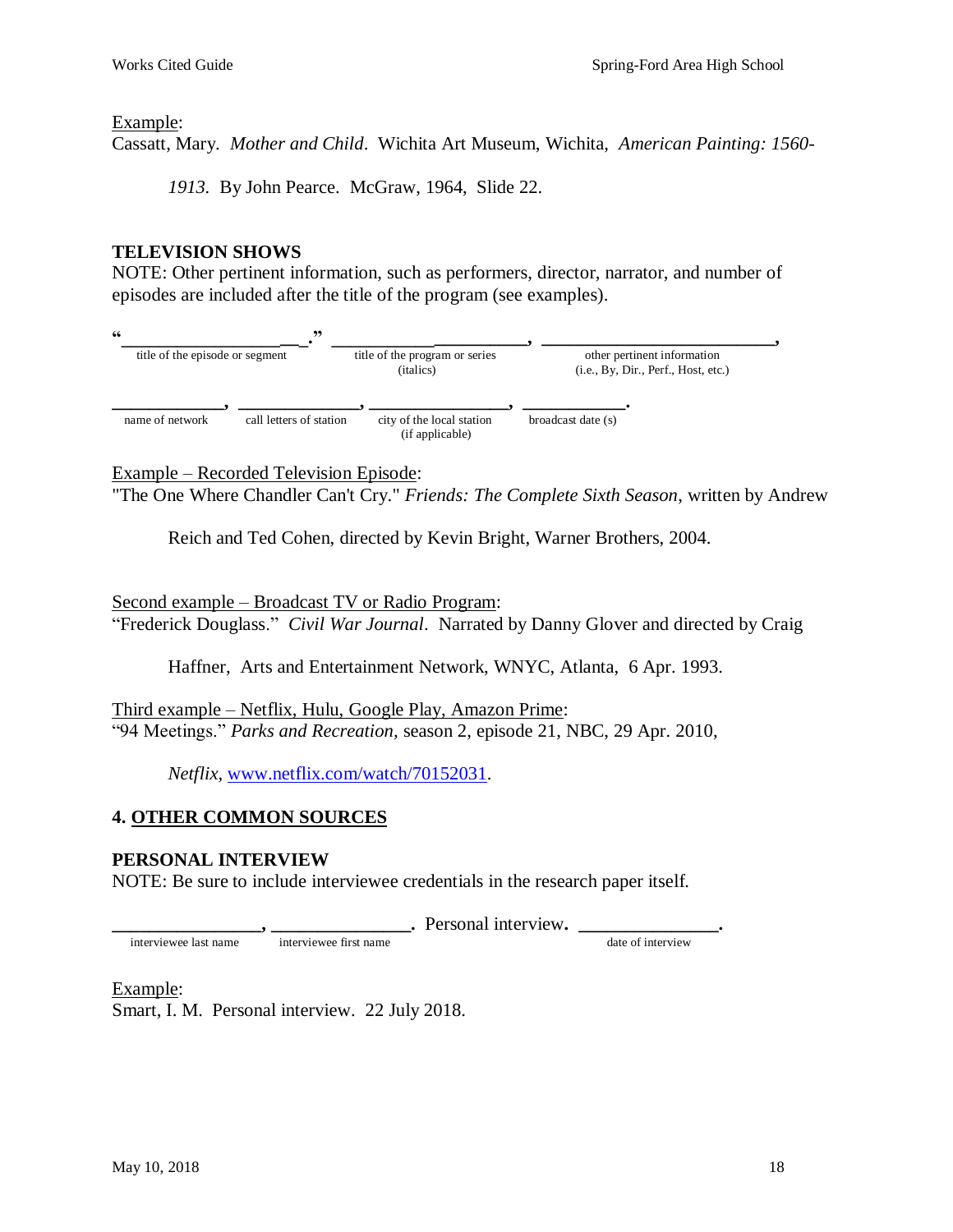## <span id="page-18-0"></span>**5. ELECTRONIC SOURCES**

From *[The Purdue Owl: MLA Works Cited: Electronic Sources](https://owl.english.purdue.edu/owl/resource/747/08/)* webpage, the following are additional details about the core elements for online sources:

- Author and/or editor names (if available).
- Article name in quotation marks.
- Title of the website, project, or book in italics.
- Any version numbers available, including editions (ed.), revisions, posting dates, volumes (vol.), or issue numbers (no.).
- Publisher information, including the publisher name and publishing date.
- Include any page numbers (p. or pp.) or paragraph numbers (par. or pars.).
- URL (without the http:// or https://) or DOI or permalink.
	- o This information belongs to the Location core element.
	- o Many scholarly journal articles found in databases include a DOI (digital object identifier). If a DOI is available, cite the DOI number instead of the URL.
	- o Online newspapers and magazines sometimes include a "permalink," which is a shortened, stable version of a URL. Look for a "share" or "cite this" button to see if a source includes a permalink. If you can find a permalink, use that instead of a URL.
	- o NOTE about truncating the URL

The *MLA Handbook* advises writers to truncate a URL in a specific way (by omitting the protocol, i.e. http:// or https://). If you need to shorten it further, retain the host, which will allow readers to evaluate the site and search for the source.



- Date of Access Although it is not required, the date of access is highly recommended, especially if dealing with pages that change often or do not have a visible copyright date.
- Cite containers after your regular citation. Examples of containers are collections of short stories or poems, a television series, a database, or even a website. A container is anything that is a part of a larger body of work.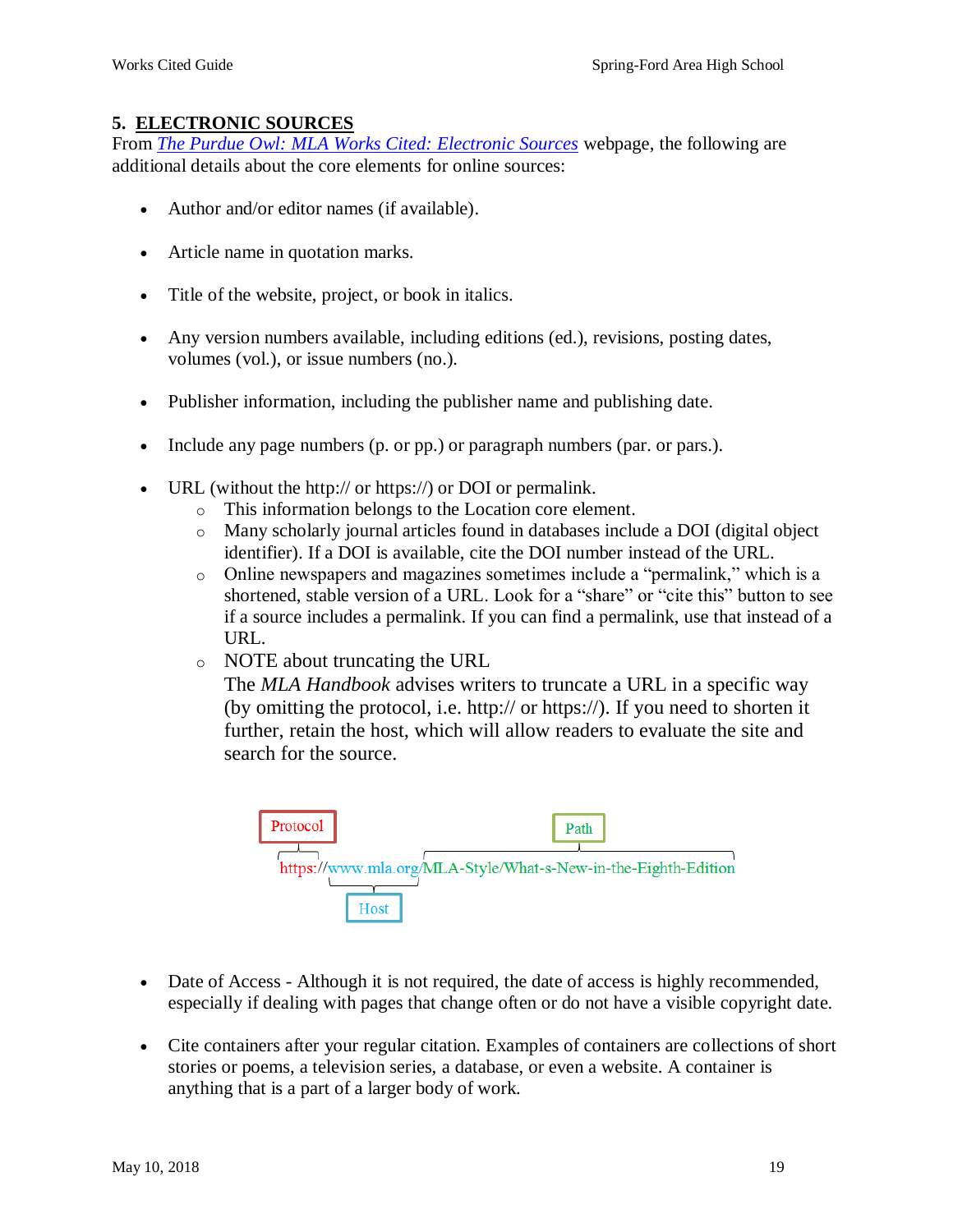## <span id="page-19-0"></span>**WEB PUBLICATIONS**

## **ENTIRE WEBSITE**



#### Example:

*PennState*. Pennsylvania State University, 26 August 2009, www.psu.edu. Accessed 21 Apr.

2010.

## **A PAGE ON A WEBSITE**

NOTE: These are short works such as articles, poems, and other documents that are not as long as a book or appear as internal pages on a website.



Example:

Lundman, Susan. "How to Make Vegetarian Chili." *eHow*, [www.ehow.com/how\\_10727\\_make-](http://www.ehow.com/how_10727_make-vegetarian-chili.html.%20Accessed%206%20July%202015)

[vegetarian-chili.html. Accessed 6 July 2015.](http://www.ehow.com/how_10727_make-vegetarian-chili.html.%20Accessed%206%20July%202015)

## **ARTICLES IN ONLINE SCHOLARLY JOURNALS**



#### Example:

Dolby, Nadine. "Research in Youth Culture and Policy: Current Conditions and Future

Directions." *Social Work and Society: The International Online-Only Journal,* vol. 6, no.

2, 2008, www.socwork.net/sws/article/view/60/362. Accessed 20 May 2009.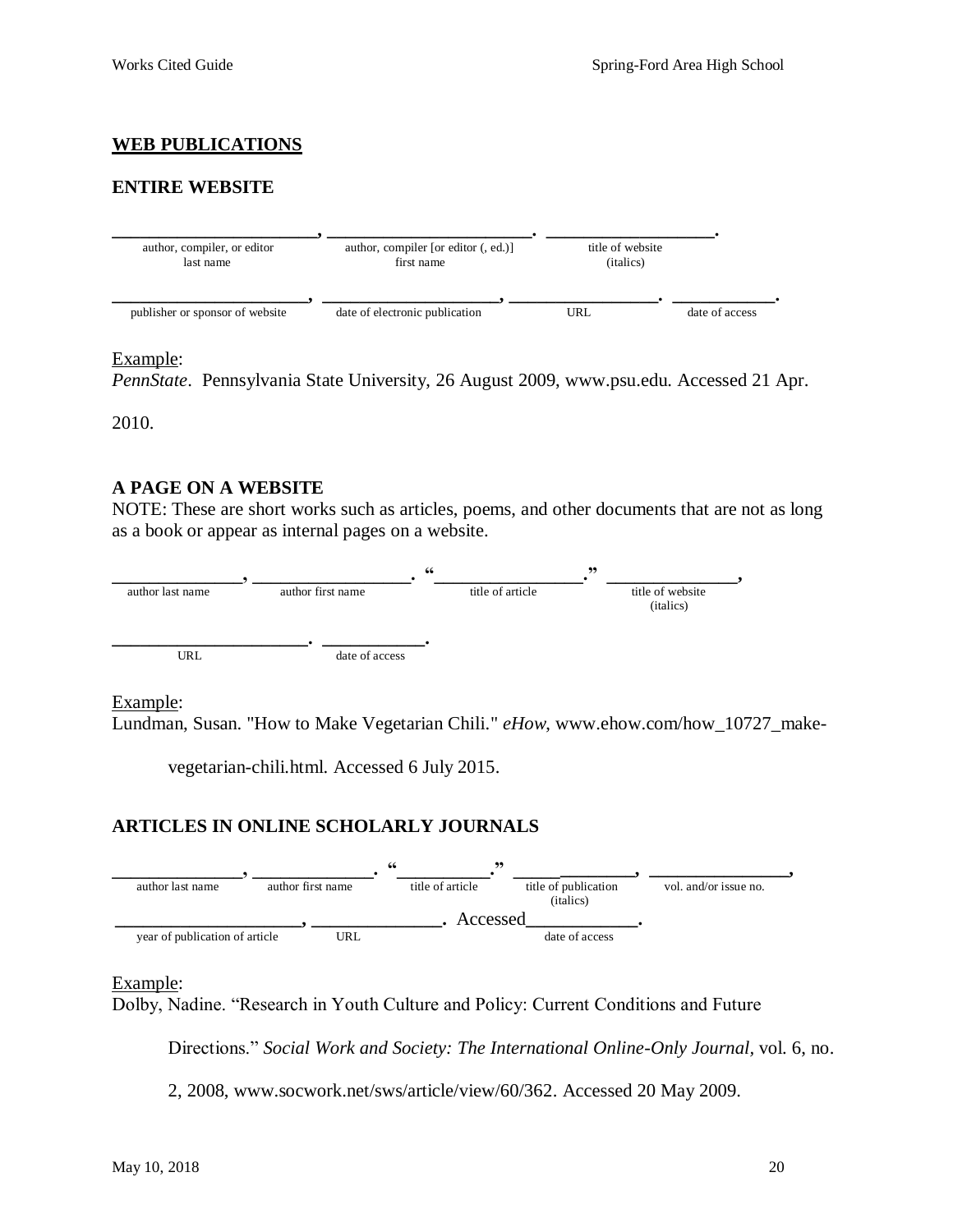#### **ARTICLES IN ONLINE MAGAZINES AND NEWSPAPERS**



#### Example:

Bernstein, Mark. "10 Tips on Writing the Living Web." *A List Apart: For People Who Make* 

*Websites*, 16 Aug. 2002, alistapart.com/article/writeliving. Accessed 4 May 2009

## **ONLINE IMAGES**



Example (untitled image):

"Blue Frog." *SeaWorld*, SeaWorld Parks and Entertainment, 2010, seaworld.com. Accessed

26 May 2010.

#### Example:

Kelly, Mitchell. "Snow Leopard." *Nature*, Public Broadcasting Corporation, 16 Apr. 2006.

[www.pbs.org/wnet/nature/silent-roar-searching-for-the-snow-leopard-interview-](http://www.pbs.org/wnet/nature/silent-roar-searching-for-the-snow-leopard-interview-filmmaker-mitchell-kelly/2427/)

[filmmaker-mitchell-kelly/2427/.](http://www.pbs.org/wnet/nature/silent-roar-searching-for-the-snow-leopard-interview-filmmaker-mitchell-kelly/2427/) Accessed 21 Apr. 2010.

Example of Image in Online Museum Collection: Goya, Francisco. *The Family of Charles IV*. 1800. Museo Nacional del Prado, Madrid. *Museo* 

*Nacional del Prado*, www.museodelprado.es/en/the-collection/art-work/the-family-of-

carlos-iv/f47898fc-aa1c-48f6-a779-71759e417e74. Accessed 22 May 2006.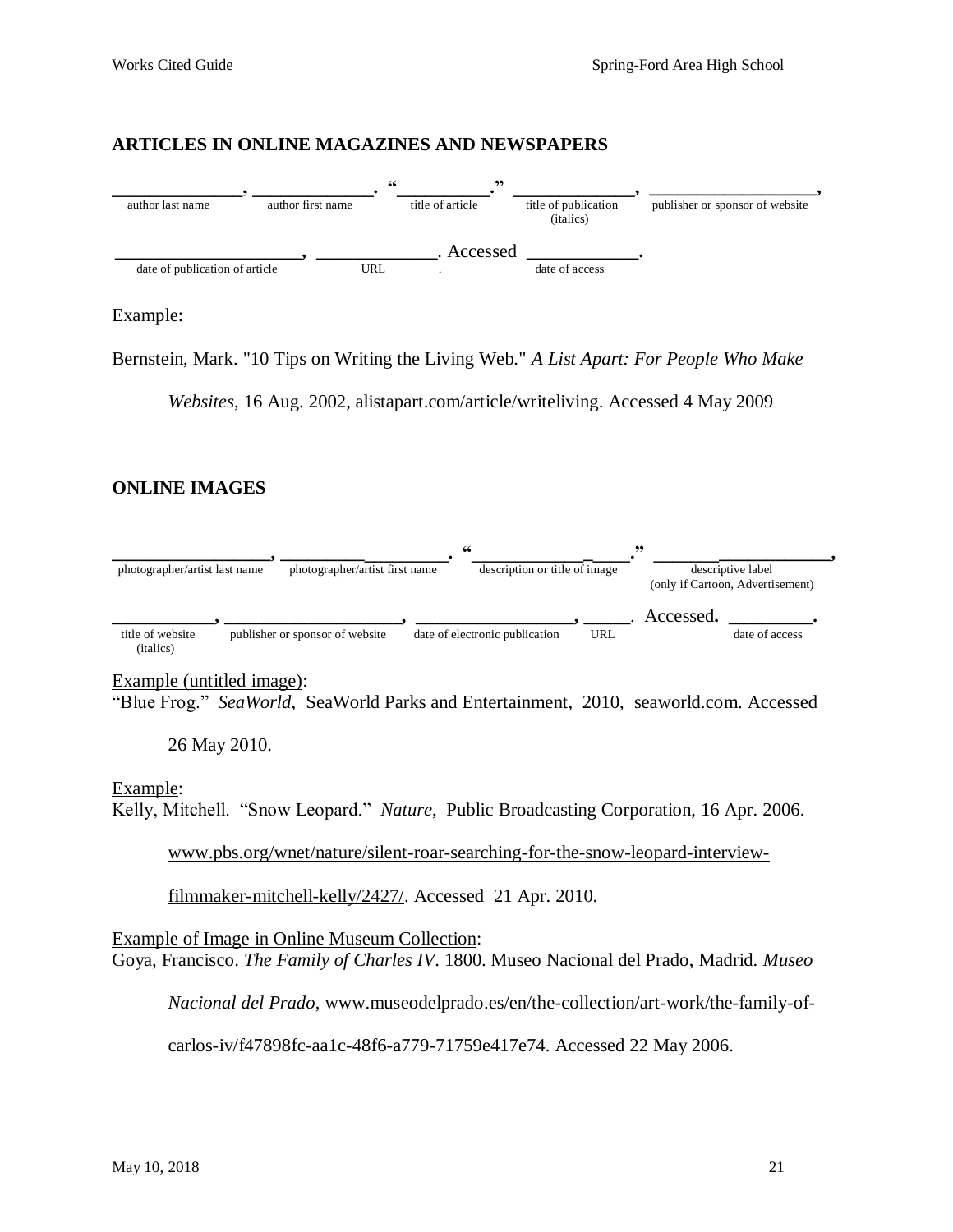## **YOUTUBE VIDEO**

Video and audio sources need to be documented using the same basic guidelines for citing print sources in MLA style. Include as much descriptive information as necessary to help readers understand the type and nature of the source you are citing. If the author's name is the same as the uploader, only cite the author once. If the author is different from the uploaded, cite the author's name before the title.

|                                                        | 66             | ." YouTube, uploaded by |          |
|--------------------------------------------------------|----------------|-------------------------|----------|
| director/creator last name director/creator first name | title of video |                         | Uploader |
|                                                        |                |                         |          |

Date of Upload URL

Example:

"8 Hot Dog Gadgets put to the Test." *YouTube,* uploaded by Crazy Russian Hacker, 6 June

2016, [www.youtube.com/watch?v=WBlpjSEtELs.](http://www.youtube.com/watch?v=WBlpjSEtELs)

Second example: McGonigal, Jane. "Gaming and Productivity." *YouTube*, uploaded by Big Think, 3 July 2012,

[www.youtube.com/watch?v=mkdzy9bWW3E.](http://www.youtube.com/watch?v=mkdzy9bWW3E)

## **PODCAST**



"Best of Not My Job Musicians." *Wait Wait…Don't Tell Me!,* from NPR, 4 June 2016,

www.npr.org/podcasts/344098539/wait-wait-don-t-tell-me.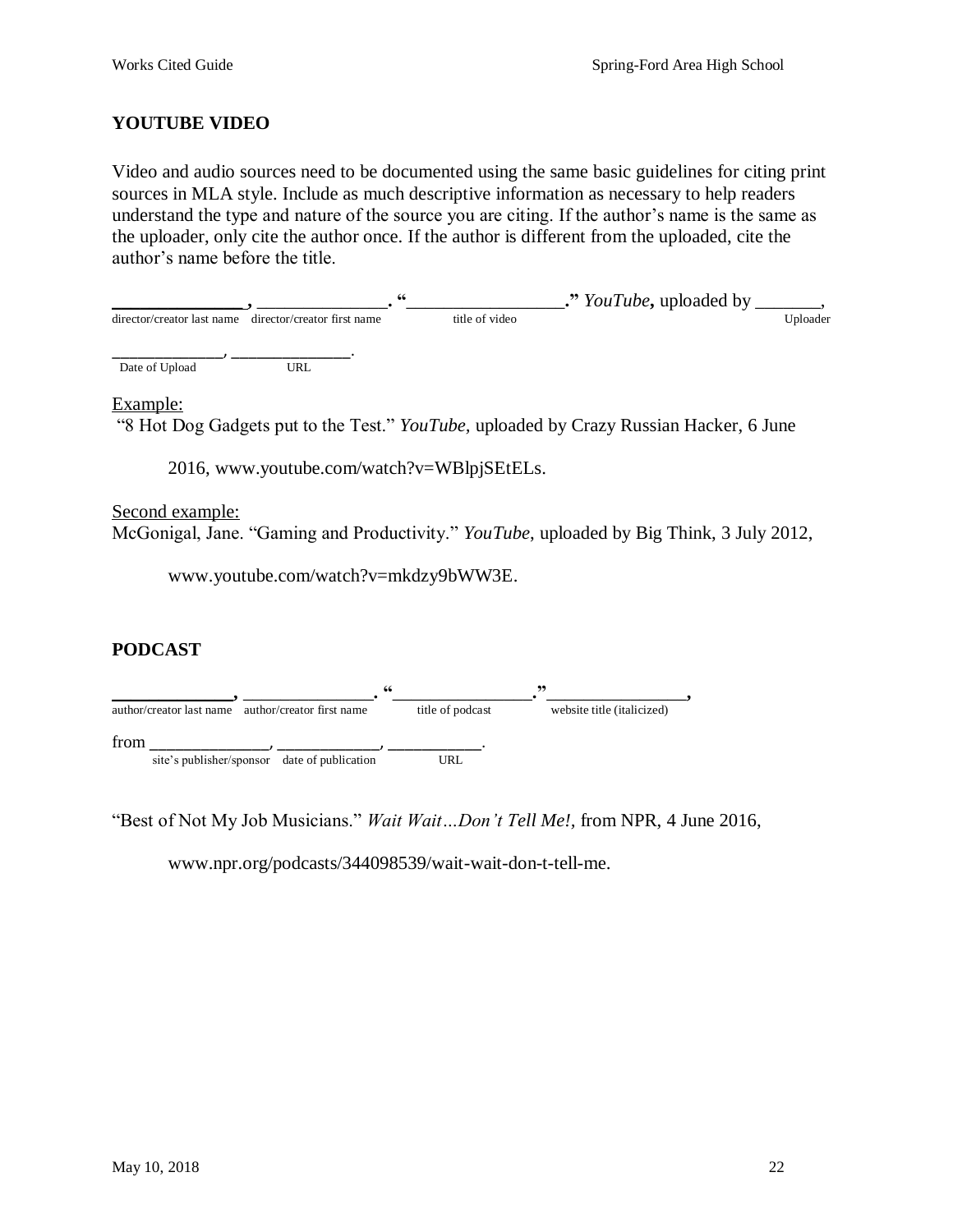## **TWITTER**

NOTE: Begin with the user's Twitter handle in place of the author's name. Next, place the tweet in its entirety in quotations, inserting a period after the tweet within the quotations. Include the date and time of posting, using the reader's time zone; separate the date and time with a comma and end with a period. Include the date of access if you deem necessary.

|                     | "Twitter,      |                |
|---------------------|----------------|----------------|
| <b>Entire Tweet</b> | Date of Access | Time of Access |
|                     |                |                |
|                     |                |                |

URL

@tombrokaw. "SC demonstrated why all the debates are the engines of this

campaign." *Twitter,* 22 Jan. 2012, 3:06 a.m.,

twitter.com/tombrokaw/status/160996868971704320.

@PurdueWLab. "Spring break is around the corner, and all our locations will be open next

week." *Twitter*, 5 Mar. 2012, 12:58 p.m.,

twitter.com/PurdueWLab/status/176728308736737282.

## **E-MAIL**

**EXECUTE:** The same of the same of the same of the same of the same of the same of the same of the same of the same of the same of the same of the same of the same of the same of the same of the same of the same of the sam writer last name writer first name subject line (if any)

**\_\_\_\_\_\_\_\_\_\_\_\_\_.**  date of the message

Example:

Kunka, Andrew. "Re: Modernist Literature." Received by John Watts, 15 Nov. 2000.

Neyhart, David. "Re: Online Tutoring." Received by Joe Barbato, 1 Dec. 2016.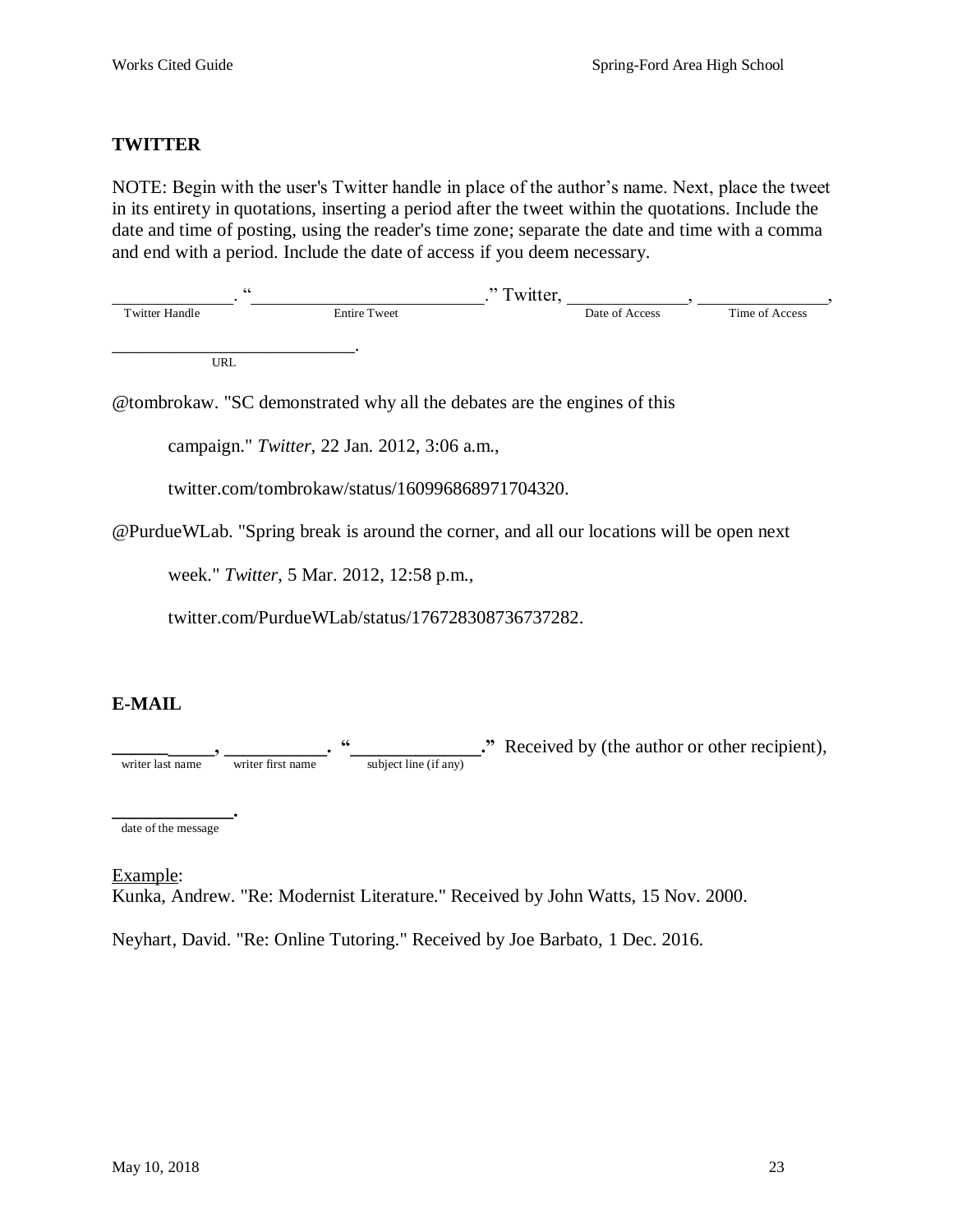## **ENTRY IN A BLOG**

Cite web postings as you would a standard web entry. Provide the author of the work, the title of the posting in quotation marks, the web site name in italics, the publisher, and the posting date. Follow with the date of access. Include screen names as author names when author name is not known. If both names are known, place the author's name in brackets.



## Example:

Salmar1515 [Sal Hernandez]. "Re: Best Strategy: Fenced Pastures vs. Max Number of

Rooms?" *BoardGameGeek*, 29 Sept. 2008, boardgamegeek.com/thread/343929/best-

strategy-fenced-pastures-vs-max-number-rooms. Accessed 5 Apr. 2009.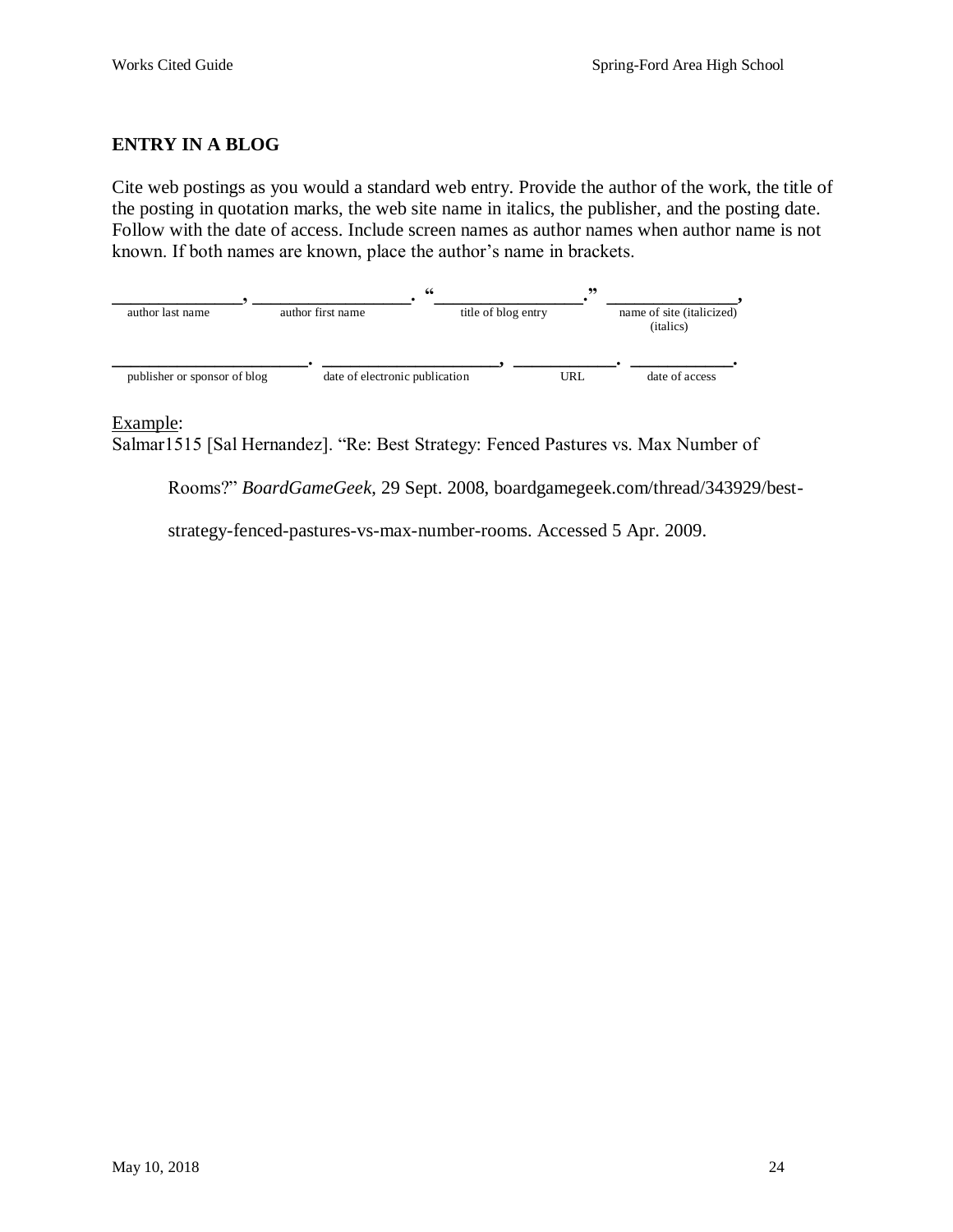# <span id="page-24-0"></span>**DATABASES**

## **ARTICLE (FROM A DATABASE)**

Cite the online database (e.g. LexisNexis, ProQuest, JSTOR, ScienceDirect) or other subscription service as a Container. Include the Title of the Database italicized before the DOI (Digital Object Identifier) or Permalink or URL. Note: If a DOI or Permalink is not provided, use the URL instead. Provide the Date of Access if important for locating the source.



## Example: **JSTOR - Scholarly Journal article**

Miltner, Robert. "'Watership Down': A Genre Study." *Journal of the Fantastic in the Arts*, vol. 6

no. 1, 1993, pp. 63–70. *JSTOR*, [www.jstor.org/stable/43308185.](http://www.jstor.org/stable/43308185)

## Example: **EBSCOhost - Newspaper article**

LaFraniere, Sharon, et al. "Unlikely Source Propelled Russian Meddling Inquiry." *New York* 

*Times,* vol. 167, no. 57828, 31 Dec. 2017, p. 1. *EBSCOhost*,

search.ebscohost.com/login.aspx? direct=true&db=f5h&AN=127032759&site=ehost-

live.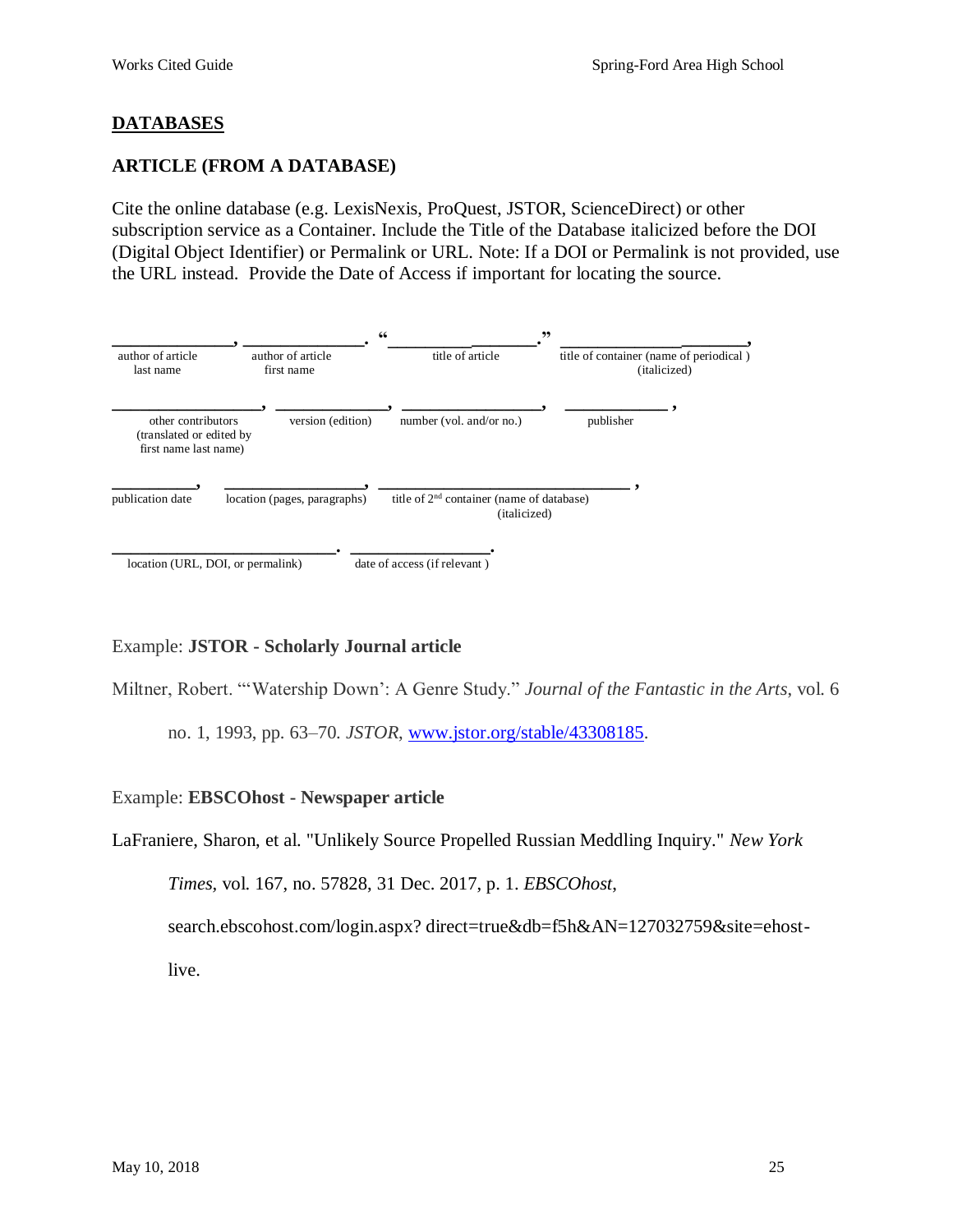#### Example: **Gale Student Resources in Context - Resource**

"Latest 'Star Wars' Movie Is Out Of This World." *NPR Morning Edition*, 15 Dec. 2017. *Student*

*Resources in Context*,

link.galegroup.com/apps/doc/A520290181/SUIC?u=pl2871&xid=bf817e80. Accessed 13 Jan. 2018.

#### Example: **World Book Online - article**

Smith, Matthew. "Haiti." *World Book Advanced*, World Book, 2018,

www.worldbookonline.com/advanced/article?id=ar242480. Accessed 14 Jan. 2018.

#### Example: **DOI instead of URL**

Alonso, Alvaro, and Julio A. Camargo. "Toxicity of Nitrite to Three Species of Freshwater Invertebrates." *Environmental Toxicology*, vol. 21, no. 1, 3 Feb. 2006, pp. 90-94. Wiley Online Library, doi:10.1002/tox.20155.

## **EBOOK (FROM A DATABASE)**



## Example: **EBSCOHost ebooks**

Sawyers, June Skinner. *Bob Dylan: New York*. Roaring Forties Press, 2011. EBSCO*host*,

search.ebscohost.com/login.aspx?direct=true&db=nlebk&AN=369020&site=ehost-live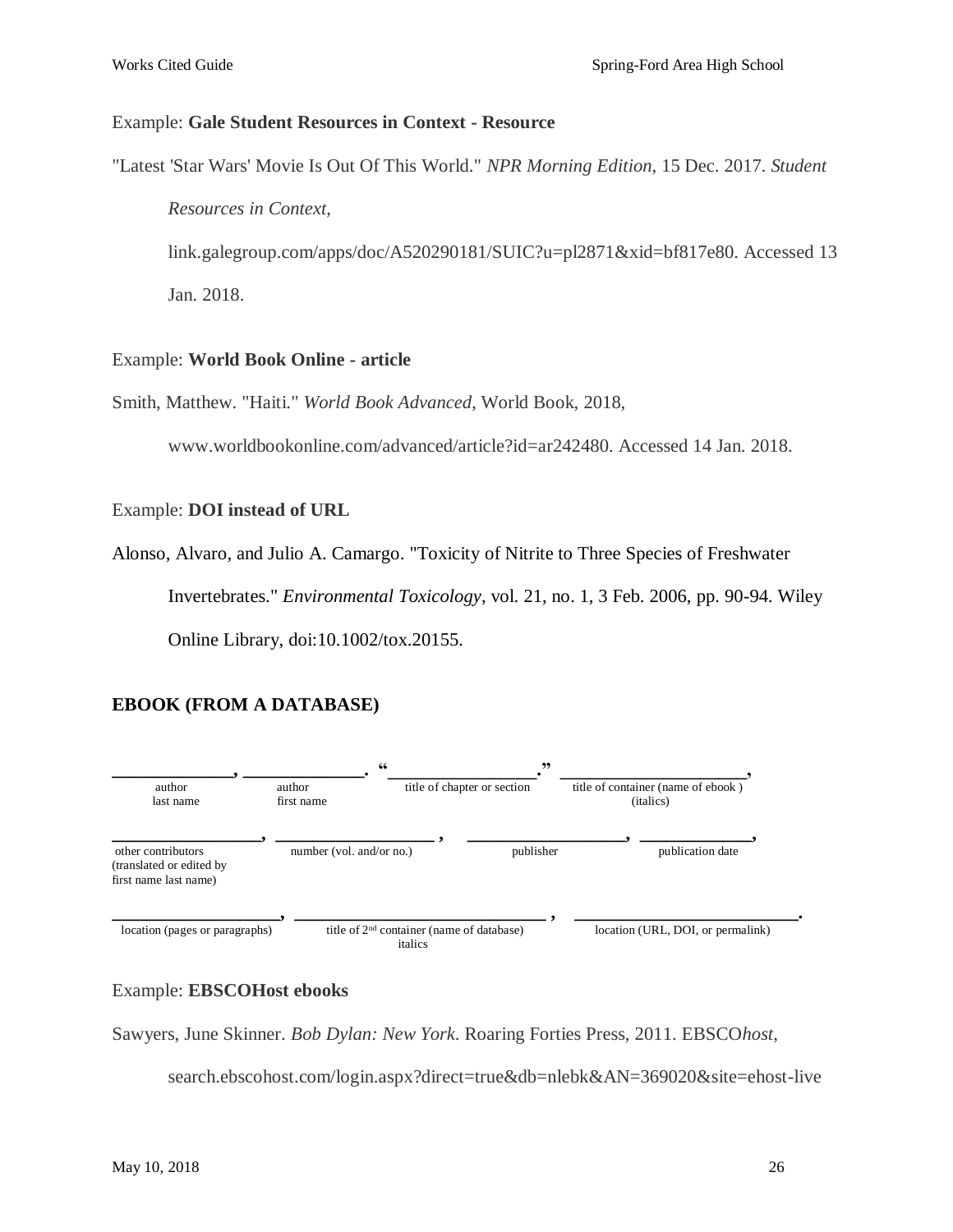## **SAMPLE WORKS CITED PAGE**

#### Works Cited

- "The Chocolate War." *Novels for Students*. Edited by Diane Telgen, vol. 2, Thomson Gale, 1997, pp. 156-174.
- Davis, Bertham. *Poverty in America: What We Do About It*. Franklin Watts, 1991.

Frye, Northrop. *Anatomy of Criticism: Four Essays*. Princeton UP, 1957.

---, editor. *Design for Learning: Reports Submitted to the Joint Committee of the Toronto Board of Education and the University of Toronto*. U. of Toronto P, 1962.

---. *The Double Vision: Language and Meaning in Religion*. U of Toronto P, 1991.

Kavesh, Laura, and Cheryl Lavin. *Tales From the Front*. Dolphin Doubleday, 1988.

Kelly, Mitchell. "Silent Roar: Searching for the Snow Leopard." *Nature*, Public Broadcasting Corporation, 2006, [www.pbs.org/wnet/nature/silent-roar-searching-for-the-snow-leopard](http://www.pbs.org/wnet/nature/silent-roar-searching-for-the-snow-leopard-introduction/2428/)[introduction/2428/.](http://www.pbs.org/wnet/nature/silent-roar-searching-for-the-snow-leopard-introduction/2428/) Accessed 18 Apr. 2018.

LaFraniere, Sharon, et al. "Unlikely Source Propelled Russian Meddling Inquiry." *New York Times,* vol. 167, no. 57828, 31 Dec. 2017, p. 1. *EBSCOhost*, search.ebscohost.com/login.aspx? direct=true&db=f5h&AN=127032759&site=ehostlive.

PennState. Pennsylvania State University, 2015, www.psu.edu. Accessed 18 Apr. 2018.

(Remember that a Works Cited page lists only the sources that are cited within the paper)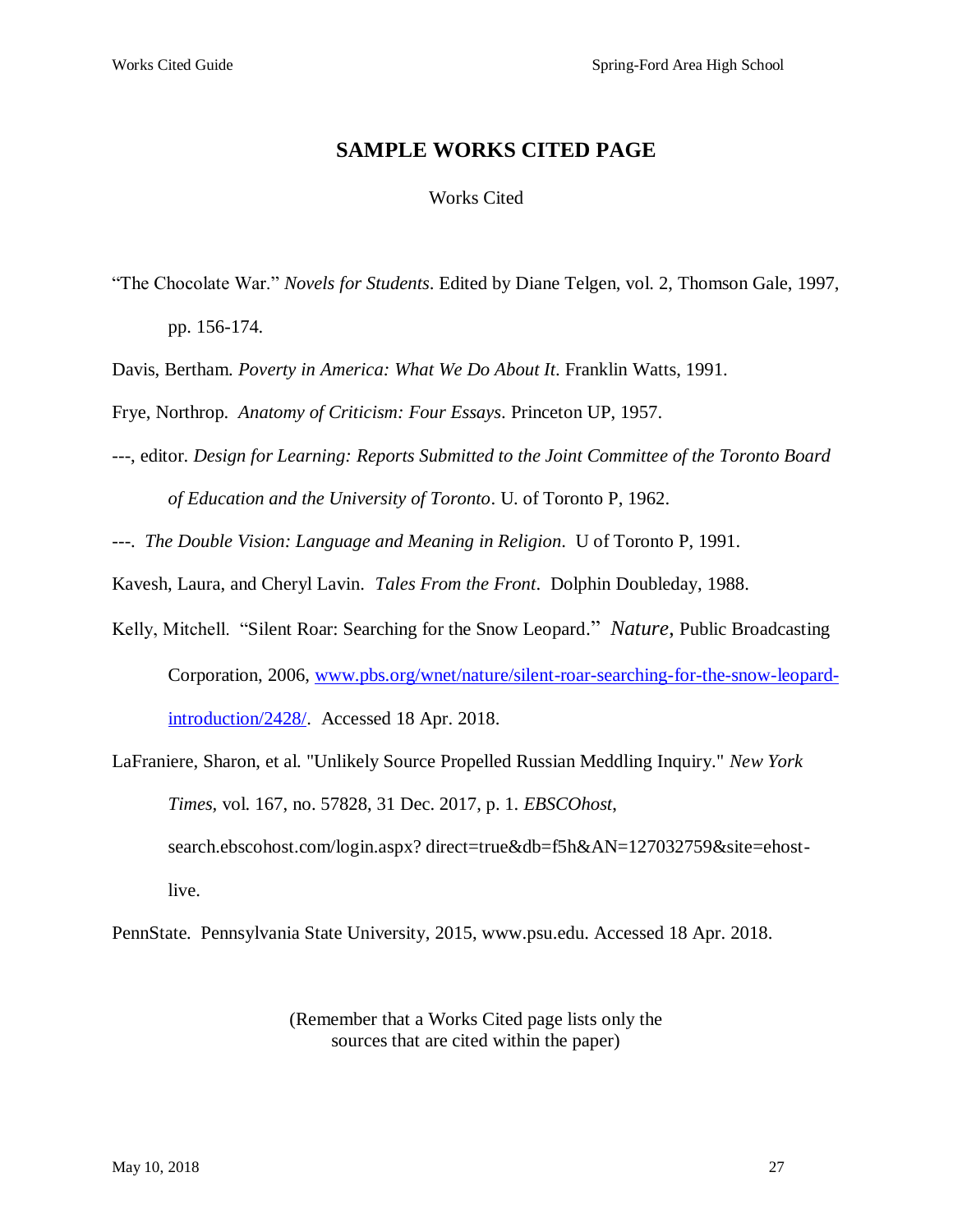## **PARENTHETICAL DOCUMENTATION**

**What to Document** – Everything that you borrow – quotes, paraphrases, ideas, information, facts, words, etc. You must give credit for everything that is not yours.

**Documentation and Works Cited –** These two work in conjunction with each other. Any sources used in the paper must appear in Works Cited in a full citation.

**Standard Forms of Documentation** – The most common way to use parenthetical documentation is to insert brief citations where the borrowed material occurs. This general form is to enclose the author's last name and the page number of the source in parentheses. If no author is given, the first key words in the title should be used. They should be in quotation marks or in italics. This citation should allow the reader to check the source, if desired, through Works Cited.

#### **Give enough information to:**

- o **Find the source in Works Cited list. Use:**
	- **Author's last name**
	- **If no author, use first key words in the title**
- o **Give location of the information in the source**
	- **Page reference**
	- **No page reference if not available**

#### **Examples:**

o **Website Article with No Author and No Page Reference** Jackalopes are real animals ("The Jackalope Conspiracy").

#### WORKS CITED:

"The Jackalope Conspiracy." *Getting At The Truth*, 2014,

www.gettruth.com/. Accessed 10 Apr. 2015.

#### o **Entire Website**

Jackalopes are real animals (*Getting At The Truth*).

#### WORKS CITED:

*Getting At The Truth*, 2014, www.gettruth.com/. Accessed 10 Apr.

2015.

#### o **Book with One Author and Single Page Reference** Jackalopes are not really animals (Smith 25).

WORKS CITED: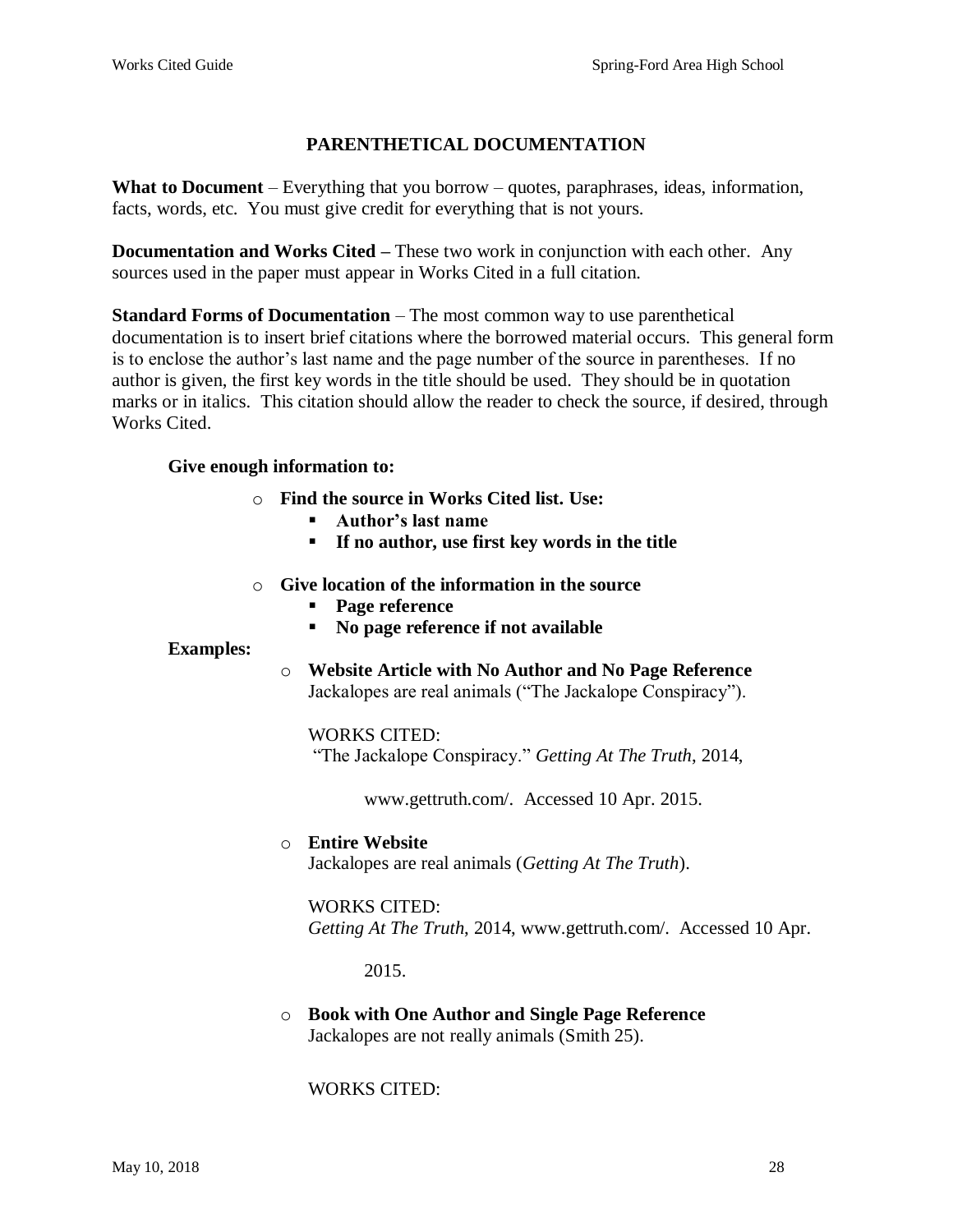Smith, Jane. *What About Jackalopes?* Random House, 2013.

o **Book with One Author and Page Range Reference** Jackalopes are not really animals (Smith 25-28).

WORKS CITED: Smith, Jane. *What About Jackalopes?* Random House, 2013.

o **Book with One Author and Single Page Reference, Author named in Text**

Jane Smith said that jackalopes are not really animals (25).

WORKS CITED: Smith, Jane. *What About Jackalopes?* Random House, 2013.

#### o **Book with Two Authors and Single Page Reference** Jackalopes are not really animals (Smith and Jones 25).

WORKS CITED: Smith, Jane and Patrick Jones. *What About Jackalopes?* Random

House, 2013.

o **Multi-volume Reference Book with One Author and Page Range Reference** Jackalopes are not really animals (Smith 25-28).

WORKS CITED: Smith, Jane. "Jackalope." *The World Book Encyclopedia*, vol. 5, 2014.

o **Multi-Volume Reference Book, No Author for Article, Volume Number - Page Range Reference** Jackalopes are not really animals (*World Book Encyclopedia* 5:25-28).

WORKS CITED: *The World Book Encyclopedia*. 2014, 10 vols.

#### o **Ebook, No Page Numbers, e-reader:** Jackalopes are not really

animals (Smith).

WORKS CITED Smith, Jane. *What About Jackalopes?* Kindle ed., Random House, 2013.